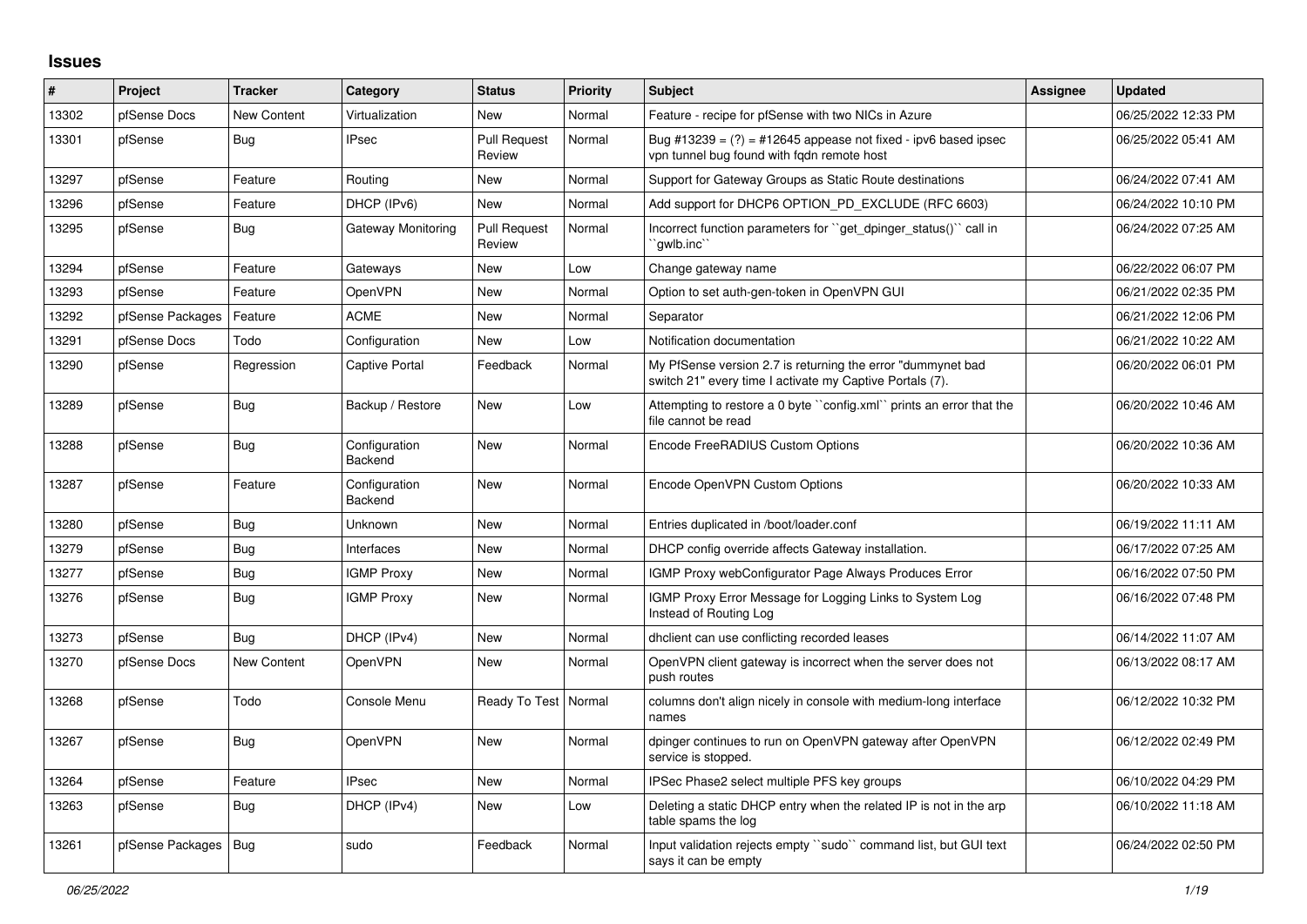| ∦     | Project                | <b>Tracker</b> | Category              | <b>Status</b> | <b>Priority</b> | Subject                                                                                         | <b>Assignee</b> | <b>Updated</b>      |
|-------|------------------------|----------------|-----------------------|---------------|-----------------|-------------------------------------------------------------------------------------------------|-----------------|---------------------|
| 13260 | pfSense                | Feature        | Authentication        | New           | Normal          | Add support for OpenVPN static-challenge                                                        |                 | 06/09/2022 02:04 PM |
| 13256 | pfSense                | Feature        | DHCP (IPv4)           | <b>New</b>    | Normal          | Better handling of duplicate IPs in static DHCP assignments                                     |                 | 06/11/2022 04:51 PM |
| 13254 | pfSense                | Bug            | <b>DNS Resolver</b>   | New           | Normal          | DNS resolver does not update "unbound.conf" file during link<br>down events                     |                 | 06/08/2022 07:55 AM |
| 13253 | pfSense                | Bug            | DHCP (IPv6)           | <b>New</b>    | Normal          | 'dhcp6c' is not restarted when applying settings when multiple<br>WANs are configured for DHCP6 |                 | 06/06/2022 02:58 PM |
| 13252 | pfSense                | Bug            | Upgrade               | New           | Normal          | reduce frequency of php-fpm socket connection attempts from<br>check reload status              |                 | 06/12/2022 11:11 AM |
| 13249 | pfSense                | <b>Bug</b>     | Console Menu          | New           | Normal          | Running playback comands multiple times results in PHP error                                    |                 | 06/06/2022 07:02 AM |
| 13248 | pfSense                | Regression     | DHCP (IPv6)           | New           | Normal          | IPv6 Router Advertisements runs when config.xml does not contain<br>an entry for the interface  |                 | 06/05/2022 07:44 PM |
| 13247 | pfSense Packages       | Bug            | open-vm-tools         | New           | Low             | Open-VM-Tools service actions do not work                                                       |                 | 06/05/2022 07:09 PM |
| 13246 | pfSense Packages       | Feature        | iperf                 | New           | Normal          | iperf3 service controls do not work                                                             |                 | 06/05/2022 06:51 PM |
| 13244 | pfSense                | Feature        | Web Interface         | New           | Normal          | Add help text under Timezone settings in the GUI                                                |                 | 06/03/2022 01:00 PM |
| 13242 | pfSense                | Feature        | Gateway Monitoring    | New           | Normal          | Enhancements to static route creation/deletion for dpinger monitor<br>IPs                       |                 | 06/03/2022 11:20 AM |
| 13240 | pfSense                | Bug            | Rules / NAT           | New           | Normal          | Dynamic NPt entry UI has a couple quirks                                                        |                 | 06/02/2022 09:32 PM |
| 13237 | pfSense                | Bug            | DHCP (IPv6)           | New           | Normal          | dhcp6c script cannot be executed safely                                                         |                 | 06/01/2022 11:20 AM |
| 13236 | pfSense Docs           | Todo           | Products              | <b>New</b>    | Normal          | Document link speed limitations with igc and ix on 6100/4100                                    |                 | 05/31/2022 05:53 PM |
| 13233 | pfSense Plus           | Bug            | <b>OpenVPN</b>        | Feedback      | Normal          | OpenVPN DCO connection fails with Auth Digest Algorithm set to<br><b>SHA512</b>                 |                 | 05/31/2022 03:39 PM |
| 13227 | pfSense                | Feature        | <b>IPsec</b>          | New           | High            | Enable IPSec Virtual IP Pool assignment by Radius for Mobile<br>Users - SIMPLE FIX              |                 | 05/27/2022 10:15 AM |
| 13224 | pfSense                | Bug            | <b>Notifications</b>  | <b>New</b>    | Normal          | Email notification flood when UPS (NUT) and WAN send<br>notifications                           |                 | 05/27/2022 01:58 AM |
| 13222 | pfSense                | Bug            | UPnP/NAT-PMP          | New           | Normal          | CARP IP does not listen for NAT-PMP packets                                                     |                 | 05/26/2022 02:28 PM |
| 13220 | pfSense                | Feature        | <b>Captive Portal</b> | <b>New</b>    | Very Low        | Voucher per-roll bandwidth restrictions and traffic quotas                                      |                 | 05/26/2022 08:16 AM |
| 13219 | pfSense                | Feature        | <b>Captive Portal</b> | New           | Very Low        | Enable/Disable single voucher roll                                                              |                 | 05/26/2022 08:14 AM |
| 13207 | pfSense Packages       | Feature        | pfBlockerNG           | <b>New</b>    | Normal          | The feed column on the Alerts page is confusing                                                 |                 | 05/24/2022 04:56 AM |
| 13206 | pfSense Plus           | Bug            | Hardware / Drivers    | New           | Normal          | SG-3100 LED GPIO hangs                                                                          |                 | 06/11/2022 07:01 PM |
| 13202 | pfSense Packages   Bug |                | pfBlockerNG           | New           | Normal          | Missing Protocols on IP Feed Groups Advanced Inbound/Outbound<br>Firewall Rule settings         |                 | 05/23/2022 08:58 AM |
| 13201 | pfSense Packages       | Feature        | pfBlockerNG           | New           | Normal          | Add FireHol Security IP Feeds                                                                   |                 | 05/23/2022 06:34 AM |
| 13200 | pfSense Packages       | Feature        | pfBlockerNG           | New           | Normal          | Custom DNS Servers for Alert settings                                                           |                 | 05/23/2022 06:16 AM |
| 13199 | pfSense Packages       | Feature        | pfBlockerNG           | New           | Normal          | Feed groups should not have the first listing in the group bar                                  |                 | 05/23/2022 06:03 AM |
| 13198 | pfSense Packages       | Feature        | pfBlockerNG           | New           | Normal          | Dark Theme Styling issues - Alerts White bar                                                    |                 | 05/23/2022 06:05 AM |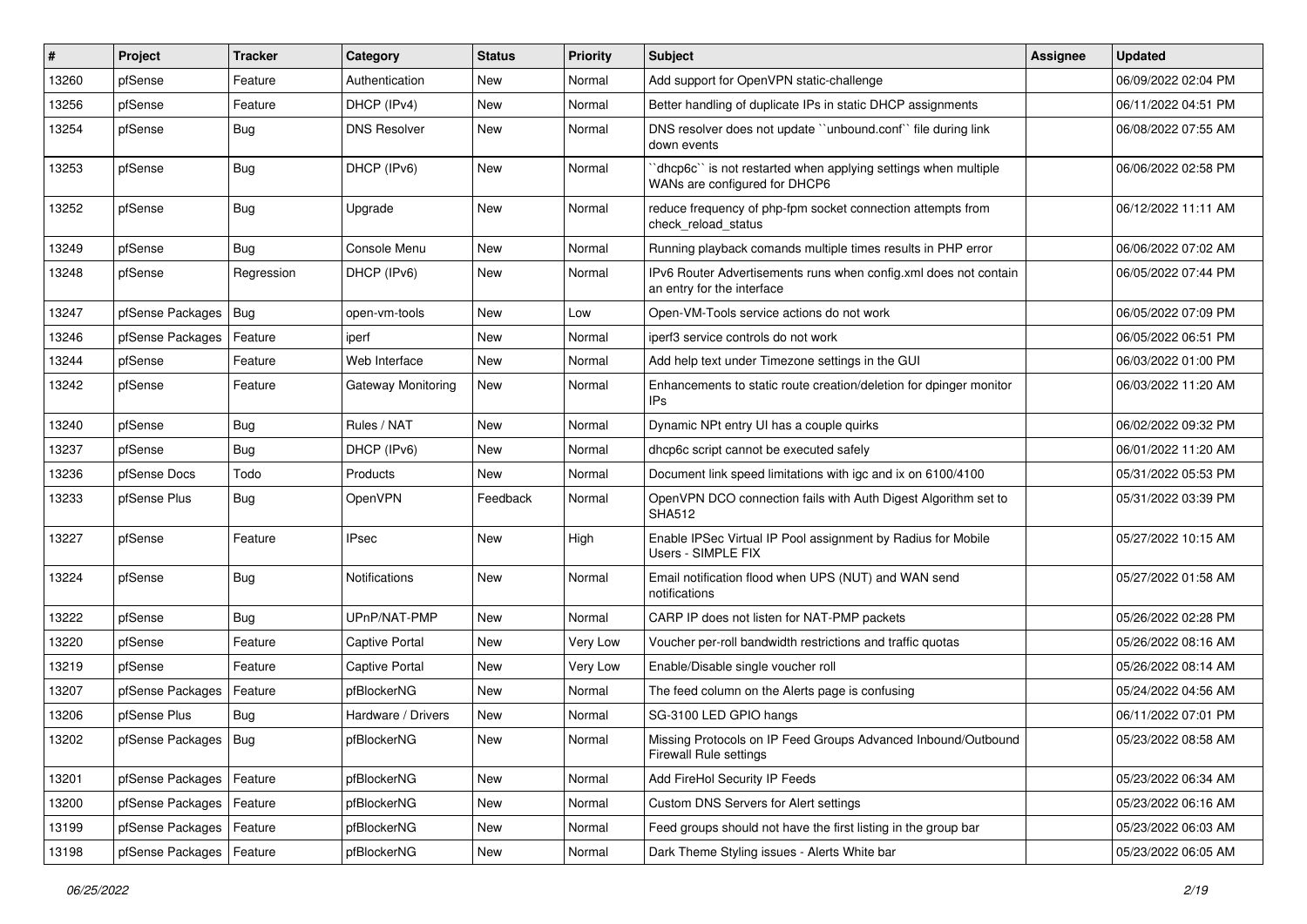| #     | <b>Project</b>         | <b>Tracker</b> | Category           | <b>Status</b>                 | <b>Priority</b> | <b>Subject</b>                                                                                                                      | Assignee | <b>Updated</b>      |
|-------|------------------------|----------------|--------------------|-------------------------------|-----------------|-------------------------------------------------------------------------------------------------------------------------------------|----------|---------------------|
| 13197 | pfSense Packages       | Feature        | pfBlockerNG        | <b>New</b>                    | Normal          | Put a Single donation link and a proper patreon lin in the pfBlocker<br>Support Banner / Widget                                     |          | 05/23/2022 05:35 AM |
| 13196 | pfSense Packages       | Feature        | pfBlockerNG        | New                           | Normal          | remove NoVirusThanks feed                                                                                                           |          | 05/23/2022 06:05 AM |
| 13195 | pfSense Packages       | Feature        | pfBlockerNG        | <b>New</b>                    | Normal          | Dedicated website for Feed mangement - Community Driven                                                                             |          | 05/23/2022 05:22 AM |
| 13194 | pfSense Packages       | Bug            | pfBlockerNG        | <b>New</b>                    | Normal          | Remove dead Malc0de feed                                                                                                            |          | 05/23/2022 05:16 AM |
| 13187 | pfSense                | Documentation  | Upgrade            | New                           | Normal          | Azure Frequently asked questions                                                                                                    |          | 05/20/2022 06:52 AM |
| 13180 | pfSense Packages       | <b>Bug</b>     | pfBlockerNG        | <b>New</b>                    | High            | High CPU Utilization with pfb_filter <sup>[]</sup> since PfBlockerNG update to<br>devel 3.1.0 4                                     |          | 06/14/2022 08:00 AM |
| 13179 | pfSense Packages       | Feature        | pfBlockerNG        | <b>New</b>                    | High            | Search based on CIDR                                                                                                                |          | 05/17/2022 09:45 AM |
| 13168 | pfSense                | Feature        | Dashboard          | <b>New</b>                    | Low             | Multiple Dashboard views for a single user                                                                                          |          | 05/16/2022 07:53 AM |
| 13167 | pfSense                | Bug            | <b>Dynamic DNS</b> | <b>New</b>                    | Normal          | phpDynDNS: DigitalOcean ddns update fails (bad request, invalid<br>character '-' in request id)                                     |          | 06/16/2022 09:30 PM |
| 13165 | pfSense                | Feature        | Dashboard          | <b>Pull Request</b><br>Review | Normal          | Feat: live update for Services dashboard widget                                                                                     |          | 05/15/2022 01:48 AM |
| 13161 | pfSense                | Feature        | Web Interface      | <b>New</b>                    | Very Low        | FLASH PORT'S LED button, to help quickly find port that need to<br>be connected to patch&cable                                      |          | 05/14/2022 06:35 AM |
| 13160 | pfSense Packages       | Feature        | Status_Monitoring  | <b>Pull Request</b><br>Review | Normal          | Option to sort monitoring graph views                                                                                               |          | 05/13/2022 12:06 PM |
| 13159 | pfSense                | Todo           | Web Interface      | <b>New</b>                    | Very Low        | Decrease distance between img-buttons in webGUI to eliminate<br>mistake entry                                                       |          | 05/14/2022 06:52 AM |
| 13158 | pfSense                | Bug            | Web Interface      | New                           | Normal          | Input validation error when applying limiter changes                                                                                |          | 05/14/2022 05:32 PM |
| 13156 | pfSense Packages       | Regression     | pfBlockerNG        | <b>New</b>                    | Normal          | pfBlockerNG IP block stats do not work                                                                                              |          | 06/13/2022 08:16 PM |
| 13154 | pfSense Packages       | Bug            | pfBlockerNG        | Confirmed                     | Normal          | pfBlocker causing excessive CPU load                                                                                                |          | 06/14/2022 01:14 PM |
| 13144 | pfSense                | <b>Bug</b>     | Rules / NAT        | <b>New</b>                    | Very Low        | Firewall rule entries can get out of sync when entries are deleted<br>while other administrators are editing entries simultaneously |          | 05/10/2022 07:26 AM |
| 13141 | pfSense Packages       | <b>Bug</b>     | squidguard         | <b>New</b>                    | Normal          | wrong page squidguard block                                                                                                         |          | 05/09/2022 05:33 PM |
| 13138 | pfSense Packages       | Feature        | pfBlockerNG        | <b>New</b>                    | Normal          | DNS over HTTPS/TLS Blocking should be removed from<br>SafeSearch                                                                    |          | 05/07/2022 02:52 AM |
| 13137 | pfSense Packages       | Feature        | pfBlockerNG        | <b>New</b>                    | Normal          | ckuethe/doh-blocklist.txt add to DoH feeds                                                                                          |          | 05/07/2022 02:39 AM |
| 13136 | pfSense Packages       | Feature        | pfBlockerNG        | <b>New</b>                    | Normal          | Add crypt0rr DNS-over-HTTPS (DOH) provider list feeds                                                                               |          | 05/07/2022 02:27 AM |
| 13128 | pfSense Packages       | Bug            | Zabbix             | New                           | Normal          | Zabbix Agent 6: HA Server Setup                                                                                                     |          | 05/05/2022 01:55 AM |
| 13124 | pfSense                | Feature        | Web Interface      | <b>Pull Request</b><br>Review | Normal          | Option to wait for interface selection before displaying firewall rules                                                             |          | 05/17/2022 02:15 PM |
| 13110 | pfSense                | <b>Bug</b>     | CARP               | New                           | Very Low        | changing CARP VIP address does not update outbound NAT<br>interface IP                                                              |          | 05/03/2022 02:52 PM |
| 13098 | pfSense Packages   Bug |                | haproxy            | Feedback                      | Low             | HAProxy Virtual IP broken link under Frontend setup                                                                                 |          | 04/27/2022 08:35 AM |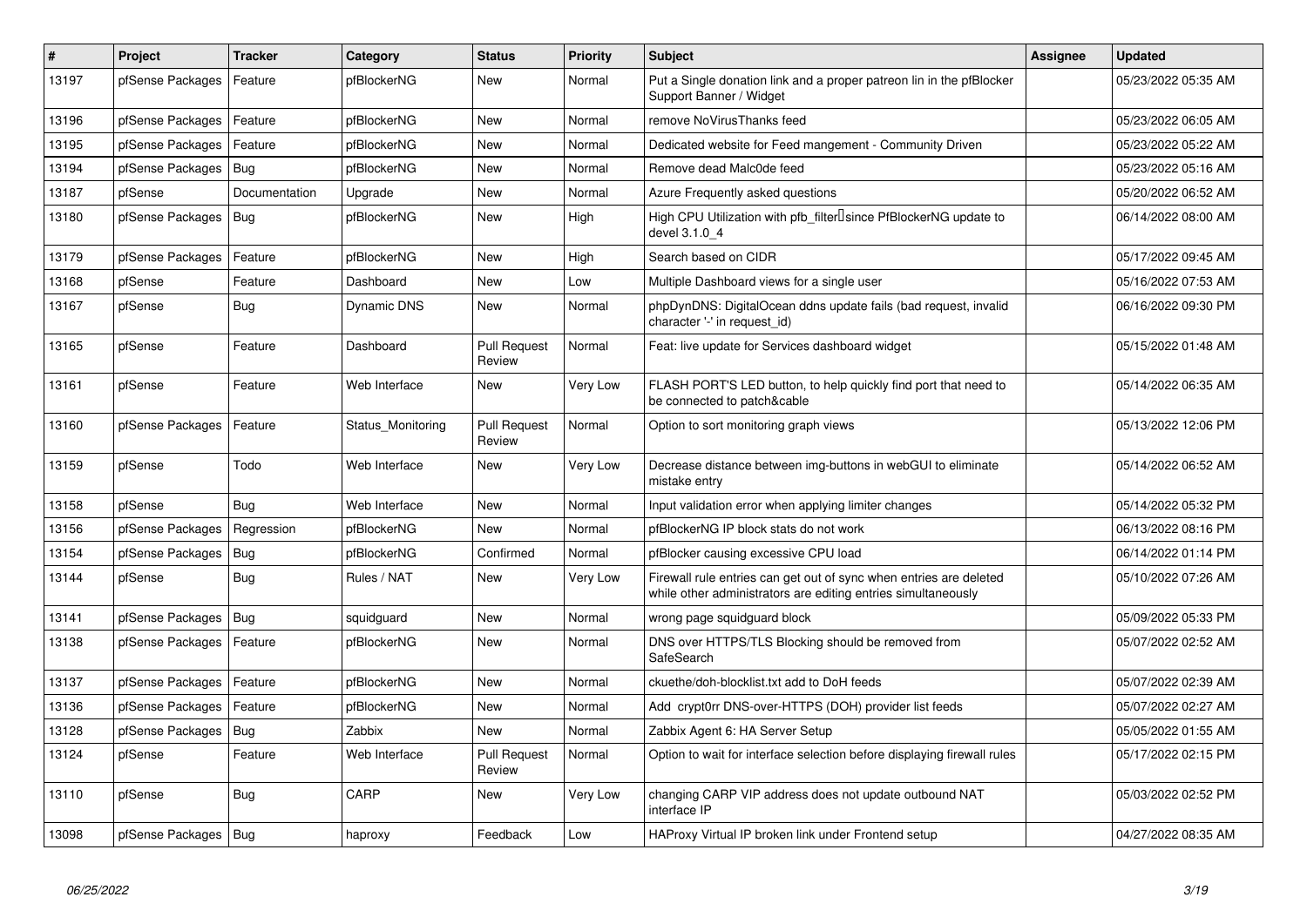| ∦     | Project                | <b>Tracker</b> | Category                 | <b>Status</b>                 | <b>Priority</b> | <b>Subject</b>                                                                                                     | <b>Assignee</b> | <b>Updated</b>      |
|-------|------------------------|----------------|--------------------------|-------------------------------|-----------------|--------------------------------------------------------------------------------------------------------------------|-----------------|---------------------|
| 13091 | pfSense                | Feature        | OpenVPN                  | New                           | Normal          | RFE: Ability to specify the order of OpenVPN Authentication<br>servers                                             |                 | 04/22/2022 04:30 PM |
| 13087 | pfSense                | Bug            | OpenVPN                  | New                           | Normal          | OpenVPN Server: hide WINS servers list when netbios option is<br>unchecked while WINS servers is checked           |                 | 04/22/2022 10:29 AM |
| 13076 | pfSense                | Bug            | Gateway Monitoring       | <b>New</b>                    | Normal          | Marking a gateway as down does not affect IPsec entries using<br>gateway groups                                    |                 | 06/03/2022 10:32 AM |
| 13074 | pfSense Plus           | Bug            | Cryptographic<br>Modules | New                           | Normal          | AES-GCM with SafeXcel on Netgate 2100 causes MBUF overload                                                         |                 | 06/12/2022 11:14 AM |
| 13073 | pfSense Packages       | Bug            | Squid                    | New                           | Normal          | ClamAV - clamd dies with high CPU load and thus the C-ICAP of<br>squid-reverse proxy causes http:500 errors        |                 | 04/19/2022 05:38 AM |
| 13072 | pfSense                | Feature        | Traffic Shaper (ALTQ)    | <b>Pull Request</b><br>Review | Very Low        | Matching background/font colors of queue values with dark theme.                                                   |                 | 04/19/2022 07:32 AM |
| 13068 | pfSense                | Bug            | Aliases / Tables         | New                           | Normal          | Error loading rules when URL Table IPs content is empty                                                            |                 | 04/17/2022 09:07 PM |
| 13067 | pfSense                | Bug            | <b>FilterDNS</b>         | New                           | Normal          | filterdns resolve interval is twice the intended value                                                             |                 | 04/17/2022 07:45 PM |
| 13063 | pfSense Packages       | Feature        | Cellular                 | <b>Pull Request</b><br>Review | Normal          | Cellular package shall support more modems and NMEA port                                                           |                 | 05/06/2022 02:38 PM |
| 13058 | pfSense                | Todo           | Rules / NAT              | New                           | Normal          | Add static routes and directly connected networks back to policy<br>route negation rules                           |                 | 04/13/2022 08:05 AM |
| 13053 | pfSense Packages       | Bug            | <b>ACME</b>              | <b>New</b>                    | Normal          | LoopiaAPI error handling                                                                                           |                 | 05/05/2022 10:58 AM |
| 13051 | pfSense                | Bug            | Traffic Shaper (ALTQ)    | New                           | Normal          | Firewall traffic shaper by interface selection unknow                                                              |                 | 04/12/2022 07:03 AM |
| 13046 | pfSense                | Bug            | Rules / NAT              | New                           | Normal          | Floating rule applied to IPv6 interface with a SLAAC DHCPv6<br>gateway reports error on boot                       |                 | 04/11/2022 09:50 AM |
| 13045 | pfSense Packages   Bug |                | WireGuard                | New                           | Normal          | Firewall floating rules ignore WireGuard traffic                                                                   |                 | 04/11/2022 09:40 AM |
| 13044 | pfSense Packages       | Feature        | Mail report              | New                           | Normal          | Customized reporting                                                                                               |                 | 04/11/2022 09:22 AM |
| 13043 | pfSense Packages       | Bug            | WireGuard                | New                           | Normal          | OSPF over Wireguard interface doesn't populate neighbors after<br>reboot                                           |                 | 04/11/2022 09:22 AM |
| 13039 | pfSense Packages       | Feature        | AWS VPC                  | <b>New</b>                    | Normal          | Handle transit gateway VPNs in the AWS VPN wizard                                                                  |                 | 04/11/2022 07:31 AM |
| 13022 | pfSense Packages   Bug |                | haproxy                  | Feedback                      | Normal          | HAProxy - Sub Frontends ignore Client verification CA certificates                                                 |                 | 04/06/2022 12:55 PM |
| 13018 | pfSense Packages   Bug |                | pfBlockerNG              | New                           | Normal          | TLD and DNSBL Safesearch DOH conflict disables TLD block<br>when conflicting DOH FQDN is deselected or whitelisted |                 | 04/01/2022 05:59 PM |
| 13017 | pfSense                | Feature        | Packet Capture           | New                           | Normal          | Packet capture: add preview results while capture is running                                                       |                 | 04/09/2022 11:08 AM |
| 13016 | pfSense Docs           | New Content    | Virtualization           | New                           | Normal          | Workaround for bandwith issues since 2.6 when installed in<br>Hyper-V                                              |                 | 04/01/2022 01:06 PM |
| 13009 | pfSense                | Feature        | OpenVPN                  | New                           | Normal          | Add option for multiple remote addresses to OpenVPN Client                                                         |                 | 03/31/2022 12:42 PM |
| 13003 | pfSense                | <b>Bug</b>     | Hardware / Drivers       | New                           | Normal          | Malicious Driver Detection event on ixl driver                                                                     |                 | 06/23/2022 01:31 AM |
| 13000 | pfSense                | <b>Bug</b>     | IPsec                    | New                           | Low             | IPsec AES-GCM encryption algorithm "Key Length" field should be<br>labeled "ICV Length"                            |                 | 03/30/2022 07:40 AM |
| 12982 | pfSense Packages   Bug |                | FreeRADIUS               | New                           | Normal          | FreeRadius RadReply table entries missing from pf                                                                  |                 | 06/19/2022 05:38 PM |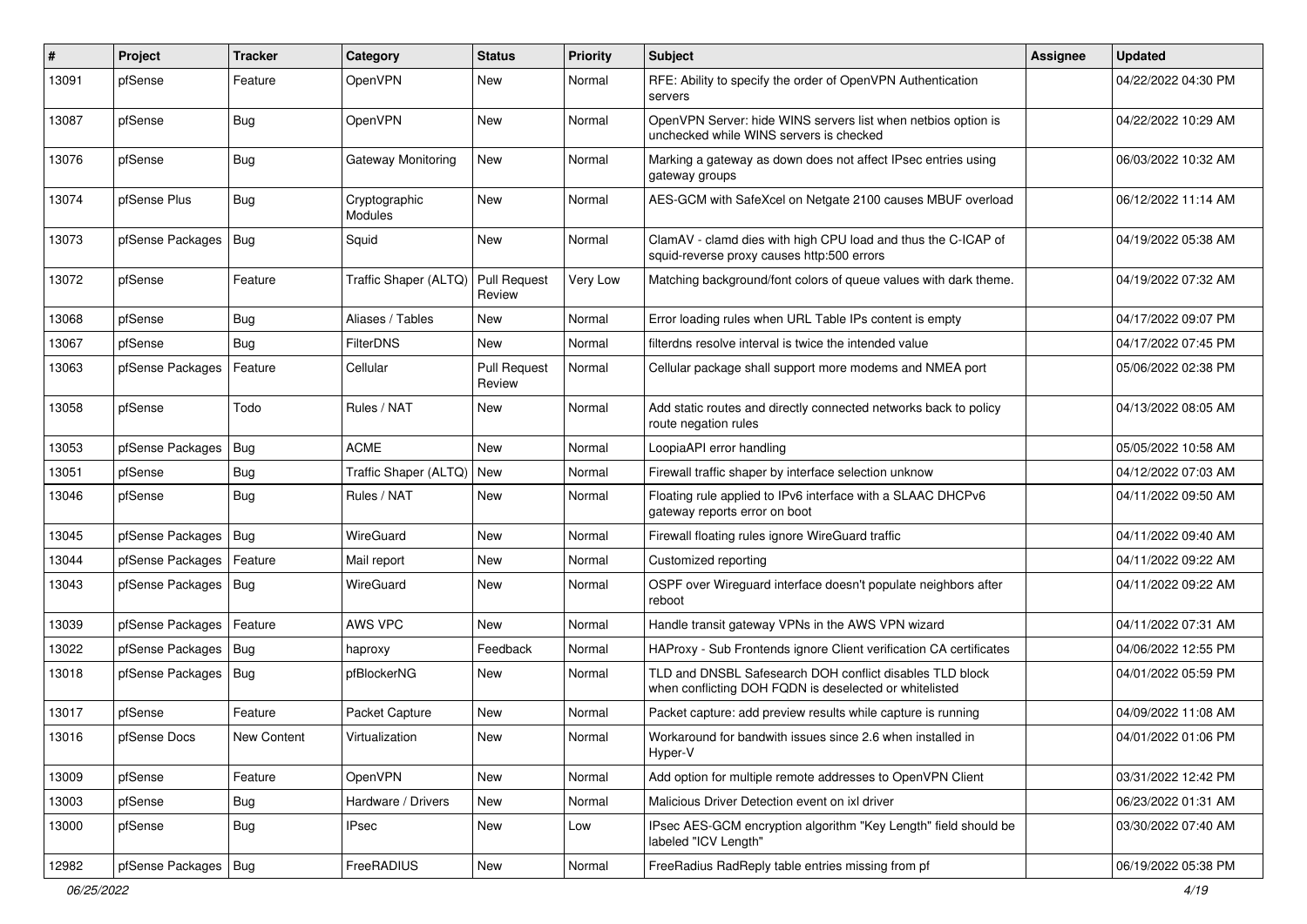| ∦     | Project                | <b>Tracker</b> | Category                                 | <b>Status</b> | <b>Priority</b> | <b>Subject</b>                                                                                        | <b>Assignee</b> | <b>Updated</b>      |
|-------|------------------------|----------------|------------------------------------------|---------------|-----------------|-------------------------------------------------------------------------------------------------------|-----------------|---------------------|
| 12974 | pfSense Plus           | Bug            | Installer                                | New           | Normal          | Typing anything into 1100/2100 recovery installer causes process<br>to stop                           |                 | 06/05/2022 04:10 PM |
| 12960 | pfSense                | Bug            | Installer                                | New           | Normal          | VGA installer image defaults to serial console, serial console is<br>default in GUI settings          |                 | 05/10/2022 03:19 PM |
| 12959 | pfSense                | Bug            | DHCP (IPv4)                              | Feedback      | Normal          | dhcplease process wrongly update host file if client-hostname is<br>empty                             |                 | 03/28/2022 10:26 AM |
| 12956 | pfSense Packages   Bug |                | Suricata                                 | Confirmed     | Normal          | suricata fails to use pcre in SID management (e.g. dropsid.conf)                                      |                 | 04/05/2022 12:52 PM |
| 12951 | pfSense Packages       | Bug            | <b>FRR</b>                               | Feedback      | Normal          | FRR cannot remove IPv6 routes                                                                         |                 | 03/22/2022 09:24 PM |
| 12950 | pfSense                | Bug            | Routing                                  | New           | Normal          | OpenVPN as default gateway does not get set at boot time                                              |                 | 04/09/2022 05:46 PM |
| 12947 | pfSense                | Bug            | DHCP (IPv6)                              | New           | Normal          | DHCP6 client does not take any action if the interface IPv6 address<br>changes during renewal         |                 | 06/19/2022 09:34 PM |
| 12938 | pfSense                | Bug            | IPv6 Router<br>Advertisements<br>(RADVD) | New           | Normal          | MaxRtrAdvInterval would allow stale DNS servers to be deleted<br>faster                               |                 | 03/12/2022 09:37 AM |
| 12932 | pfSense Packages       | Feature        | pfBlockerNG                              | New           | High            | pfblockerng per user whitelist                                                                        |                 | 03/11/2022 11:08 AM |
| 12927 | pfSense                | Bug            | OpenVPN                                  | New           | Normal          | OpenVPN with OCSP enabled allows connections with revoked<br>certificates                             |                 | 03/24/2022 08:22 AM |
| 12926 | pfSense                | Bug            | Interfaces                               | Feedback      | Normal          | Changing LAGG type on CARP interfaces makes VIPs go to an<br>"init" State                             |                 | 03/10/2022 10:52 AM |
| 12922 | pfSense                | Bug            | DHCP (IPv4)                              | New           | Normal          | Classless static routes received on DHCP WAN can override<br>chosen default gateway                   |                 | 03/28/2022 10:08 AM |
| 12918 | pfSense Packages       | Feature        | pfBlockerNG                              | <b>New</b>    | Normal          | pfBlockerNG-devel changes from xmlrpc sync do not take effect<br>immediately                          |                 | 03/07/2022 02:29 PM |
| 12907 | pfSense Packages   Bug |                | PIMD                                     | Feedback      | Normal          | PIMD: Nonexistent interfaces should be hidden/disabled in<br>pimd.conf before bringing up the service |                 | 03/07/2022 03:51 PM |
| 12905 | pfSense                | Bug            | Web Interface                            | New           | Normal          | Add VLAN Re-assignment to Import Interface Mismatch Wizard                                            |                 | 03/07/2022 08:05 AM |
| 12903 | pfSense                | Feature        | <b>Notifications</b>                     | New           | Normal          | alternative authentication methods for email notifications?                                           |                 | 03/07/2022 07:52 AM |
| 12899 | pfSense Packages       | Bug            | Suricata                                 | New           | Normal          | Suricata doesn't honor Pass List                                                                      |                 | 03/04/2022 01:22 PM |
| 12894 | pfSense Plus           | Bug            | Certificates                             | New           | Low             | duplicating freshly created certificates through refreshing                                           |                 | 03/03/2022 02:35 PM |
| 12889 | pfSense Packages       | Feature        | <b>FRR</b>                               | New           | Normal          | FRR GUI add set ipv6 next-hop global                                                                  |                 | 03/02/2022 06:10 AM |
| 12888 | pfSense                | Bug            | Rules / NAT                              | New           | Normal          | pfSense sends un-NATed packets during OpenVPN startup                                                 |                 | 03/01/2022 03:13 PM |
| 12883 | pfSense Docs           | Todo           | <b>DNS</b>                               | New           | Normal          | Feedback on Services - DNS Resolver - Host Overrides                                                  |                 | 02/28/2022 07:54 PM |
| 12882 | pfSense Packages       | Feature        | pfBlockerNG                              | Feedback      | Normal          | Add the option to specify CURLOPT INTERFACE in pfBlockerNG<br>IPv4/IPv6 lists                         |                 | 03/24/2022 11:16 AM |
| 12878 | pfSense                | <b>Bug</b>     | Traffic Shaper (ALTQ)                    | Incomplete    | Normal          | Traffic shaping by interface, route queue bandwidth inbound, out by<br>a large factor.                |                 | 06/06/2022 07:03 AM |
| 12877 | pfSense                | <b>Bug</b>     | Dynamic DNS                              | Feedback      | Normal          | Cloudflare DynDNS fails to update more than two addresses                                             |                 | 05/29/2022 06:56 PM |
| 12875 | pfSense                | <b>Bug</b>     | Package System                           | New           | Normal          | Import zabbix-agent6 and zabbix-proxy6 from FreeBSD Ports                                             |                 | 05/28/2022 06:50 PM |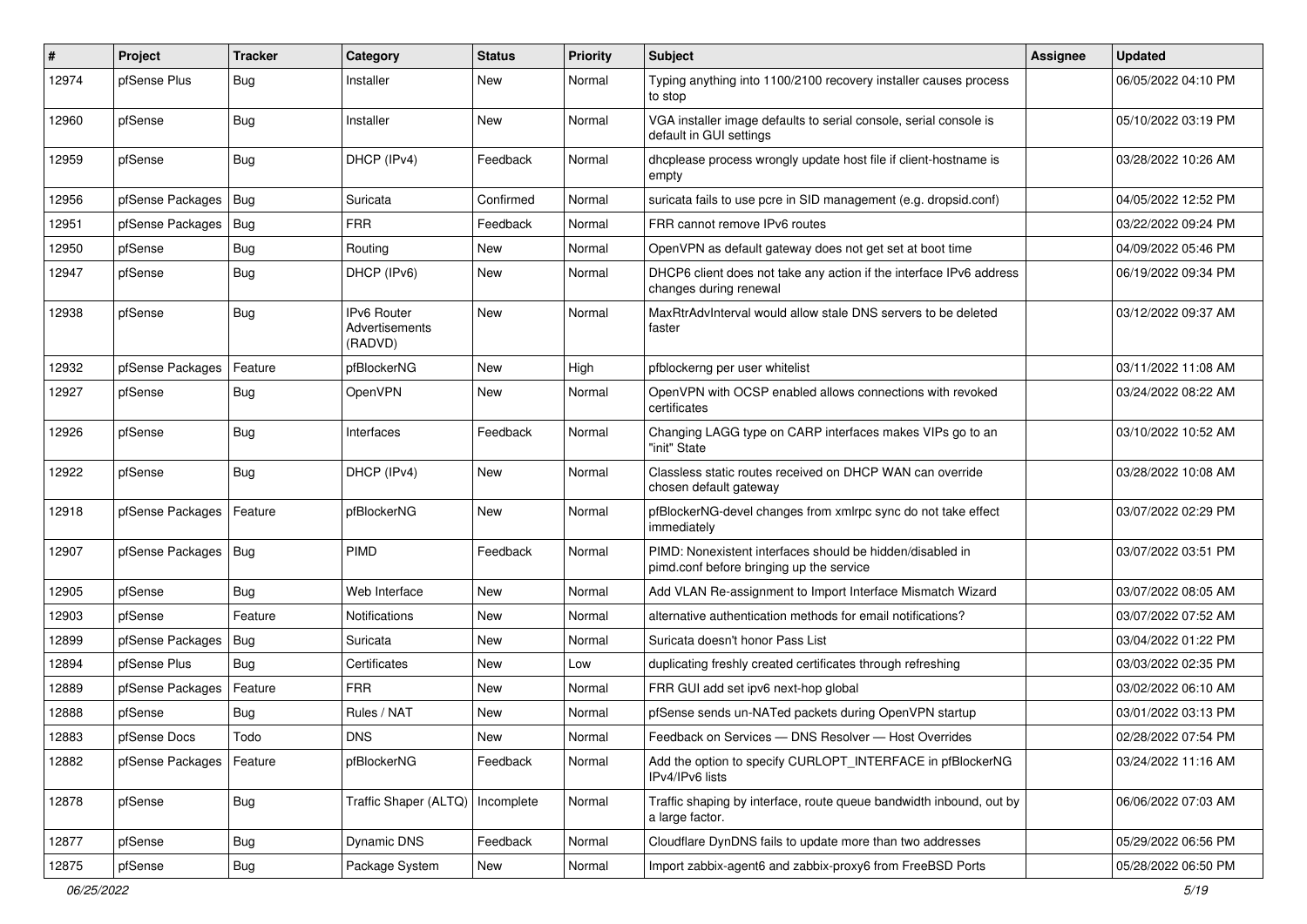| #     | Project          | <b>Tracker</b> | Category                            | <b>Status</b> | <b>Priority</b> | <b>Subject</b>                                                                                                | <b>Assignee</b> | <b>Updated</b>      |
|-------|------------------|----------------|-------------------------------------|---------------|-----------------|---------------------------------------------------------------------------------------------------------------|-----------------|---------------------|
| 12874 | pfSense          | Feature        | OpenVPN                             | New           | Normal          | OpenVPN RADIUS Framed-Pool                                                                                    |                 | 02/25/2022 02:24 PM |
| 12861 | pfSense Docs     | Correction     | Hardware                            | <b>New</b>    | Normal          | pfSense hardware tuning guide references obsolete interface<br>loader variable & buffer limits                |                 | 02/23/2022 05:31 PM |
| 12860 | pfSense Packages | Feature        | New Package<br>Request              | <b>New</b>    | Normal          | add mmc-utils package to all images                                                                           |                 | 02/24/2022 07:18 AM |
| 12859 | pfSense Packages | Feature        | Zabbix                              | New           | Normal          | Add Zabbix 6.0 LTS (agent and proxy) packages                                                                 |                 | 02/23/2022 07:11 AM |
| 12857 | pfSense          | <b>Bug</b>     | Gateways                            | New           | Normal          | Firewall gateway goes away when making changes to Bridge0<br>device                                           |                 | 02/27/2022 11:20 AM |
| 12853 | pfSense          | Bug            | <b>NAT Reflection</b>               | Feedback      | High            | Network Address Translation - Pure NAT pfsense freeze after<br>reboot                                         |                 | 02/22/2022 08:40 AM |
| 12850 | pfSense          | Bug            | Routing                             | <b>New</b>    | Low             | Console error during boot: "route: route has not been found"                                                  |                 | 02/22/2022 08:27 AM |
| 12848 | pfSense          | Feature        | Dynamic DNS                         | New           | Normal          | Evaluation of the DynDNS "Result Match" string                                                                |                 | 02/22/2022 02:01 AM |
| 12845 | pfSense Packages | <b>Bug</b>     | softflowd                           | <b>New</b>    | Normal          | softflowd wrong vlan tag                                                                                      |                 | 02/21/2022 10:40 AM |
| 12832 | pfSense Plus     | Feature        | Hardware / Drivers                  | New           | Very Low        | 6100 configurable Blinking Blue LED                                                                           |                 | 02/22/2022 07:30 AM |
| 12829 | pfSense          | <b>Bug</b>     | <b>Traffic Shaper</b><br>(Limiters) | Feedback      | Normal          | Dummynet kernel module fails to load after upgrade.                                                           |                 | 03/17/2022 09:26 AM |
| 12828 | pfSense          | Bug            | Wireless                            | <b>New</b>    | Normal          | pfSense keeps crashing (Fatal trap 12: page fault while in kernel<br>mode)                                    |                 | 02/21/2022 07:55 AM |
| 12823 | pfSense          | Bug            | DHCP (IPv6)                         | <b>New</b>    | Normal          | Multiple DHCP6 WAN connections PPPoE interface 'defached'<br>status                                           |                 | 02/18/2022 05:39 AM |
| 12822 | pfSense Packages | Bug            | pfBlockerNG                         | <b>New</b>    | Normal          | IPv4 Source ASN format not working                                                                            |                 | 02/18/2022 10:47 AM |
| 12821 | pfSense          | Regression     | Hardware / Drivers                  | Confirmed     | Normal          | Intel e1000 driver (em & igb) cannot pass VLAN0 tagged packets                                                |                 | 06/05/2022 08:23 AM |
| 12813 | pfSense          | Feature        | Installer                           | New           | Low             | Recover extra data in the installer                                                                           |                 | 02/17/2022 07:52 AM |
| 12812 | pfSense Packages | Feature        | arpwatch                            | <b>New</b>    | Normal          | Would it be helpful if the FreeBSD net-mgmt/arpwatch port had an<br>option to use mail/dma for mail delivery? |                 | 02/16/2022 06:09 PM |
| 12806 | pfSense Packages | Todo           | node exporter                       | <b>New</b>    | Normal          | Update node_exporter to 1.3.1                                                                                 |                 | 02/15/2022 05:26 PM |
| 12805 | pfSense Docs     | New Content    | General                             | <b>New</b>    | Very Low        | Add documentation about what triggers a notfication                                                           |                 | 02/15/2022 05:10 PM |
| 12804 | pfSense Docs     | New Content    | General                             | New           | Very Low        | Create Slack documentation                                                                                    |                 | 02/15/2022 04:59 PM |
| 12797 | pfSense          | <b>Bug</b>     | UPnP/NAT-PMP                        | <b>New</b>    | Normal          | UPnP+STUN forms invalid outbound NAT rules using the external<br>address discovered from STUN                 |                 | 02/15/2022 01:01 PM |
| 12796 | pfSense          | Bug            | Upgrade                             | Confirmed     | Normal          | 2.5.2 -> 2.6.0 upgrade segfaults if certain packages are installed.                                           |                 | 05/24/2022 07:43 AM |
| 12791 | pfSense Docs     | New Content    | Diagnostics                         | New           | Normal          | Diagnostic Information for Support (pfSense)                                                                  |                 | 02/13/2022 08:49 PM |
| 12789 | pfSense Packages | Feature        | ACME                                | New           | Very Low        | Show expiration date of certificates in the ACME package list                                                 |                 | 02/14/2022 09:20 AM |
| 12787 | pfSense Docs     | Todo           | <b>IPsec</b>                        | New           | Normal          | Feedback on pfSense Configuration Recipes - Routing Internet<br>Traffic Through a Site-to-Site IPsec Tunnel   |                 | 02/11/2022 11:28 PM |
| 12774 | pfSense          | Bug            | Backup / Restore                    | New           | Normal          | Picture widget image is not saved in backup                                                                   |                 | 04/04/2022 04:48 AM |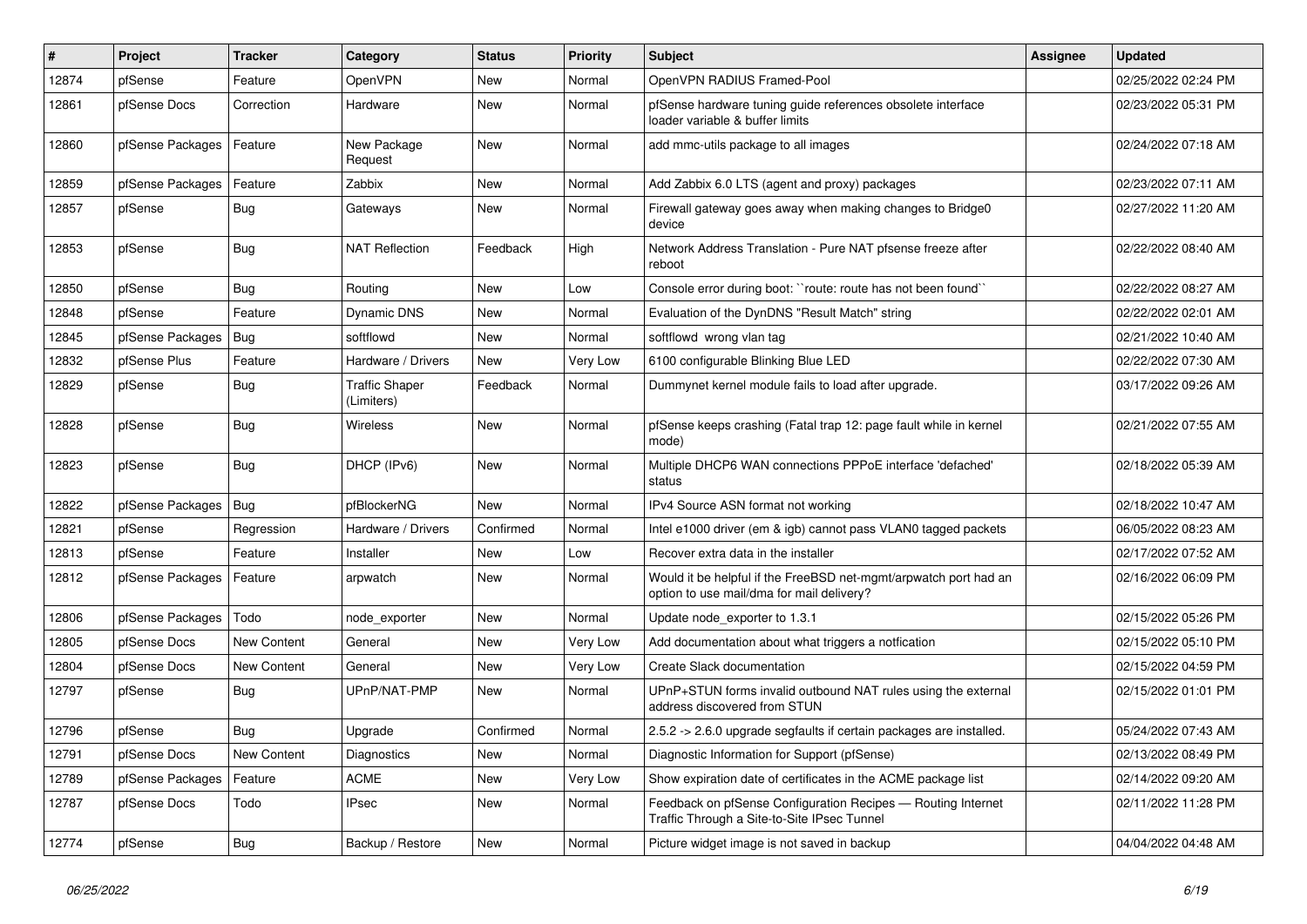| $\vert$ # | Project          | <b>Tracker</b> | Category              | <b>Status</b>                 | <b>Priority</b> | Subject                                                                                                                                                                 | <b>Assignee</b> | <b>Updated</b>      |
|-----------|------------------|----------------|-----------------------|-------------------------------|-----------------|-------------------------------------------------------------------------------------------------------------------------------------------------------------------------|-----------------|---------------------|
| 12770     | pfSense Docs     | Todo           | <b>Firewall Rules</b> | New                           | Normal          | Feedback on Firewall — Configuring firewall rules                                                                                                                       |                 | 02/07/2022 07:43 PM |
| 12768     | pfSense          | Feature        | Upgrade               | <b>New</b>                    | Normal          | pfSense-repo: Make sure default config file exists                                                                                                                      |                 | 05/17/2022 02:32 PM |
| 12767     | pfSense Packages | Bug            | Avahi                 | <b>New</b>                    | Normal          | `Package radavahi-daemon does does not exist in current<br>pfSense version and it has been removed"" message on pfSense<br>2.7 restore                                  |                 | 02/07/2022 11:28 AM |
| 12764     | pfSense          | Bug            | Gateways              | New                           | Normal          | VTI gateway status is pending after assigning the VTI interface                                                                                                         |                 | 02/07/2022 05:41 AM |
| 12759     | pfSense Plus     | Bug            | Package System        | New                           | Very Low        | Proprietary packages link to non-existant or non-public github<br>pages                                                                                                 |                 | 02/09/2022 10:43 AM |
| 12757     | pfSense          | Bug            | Diagnostics           | <b>Pull Request</b><br>Review | Very Low        | Clean up /etc/inc/filter.inc use of pfctl -F                                                                                                                            |                 | 05/17/2022 02:18 PM |
| 12751     | pfSense Packages | Bug            | <b>FRR</b>            | <b>New</b>                    | Normal          | Improve FRR route restoration after gateway events                                                                                                                      |                 | 02/06/2022 11:07 PM |
| 12748     | pfSense Packages | Feature        | Suricata              | New                           | Normal          | Suricata blocked page timestamp breakout to it's own sortable<br>column                                                                                                 |                 | 02/01/2022 12:06 PM |
| 12747     | pfSense          | Bug            | Logging               | New                           | Normal          | System log is filled by sshguard                                                                                                                                        |                 | 05/03/2022 03:08 AM |
| 12746     | pfSense          | Feature        | Interfaces            | New                           | High            | <b>IPoE</b> feature for WAN interface                                                                                                                                   |                 | 02/01/2022 01:42 AM |
| 12742     | pfSense Packages | Bug            | FreeRADIUS            | Feedback                      | Normal          | freeRADIUS virtual-server-default: modules dailycounter,<br>monthlycounter, noresetcounter, expire_on_login in authorize<br>section prevent virtual server from loading |                 | 03/01/2022 12:45 PM |
| 12740     | pfSense          | Bug            | FreeBSD               | Incomplete                    | Normal          | panic: esp input cb: Unexpected address family                                                                                                                          |                 | 01/27/2022 01:19 PM |
| 12737     | pfSense          | Bug            | Certificates          | New                           | Normal          | CApath is not defined by default in curl                                                                                                                                |                 | 05/17/2022 02:30 PM |
| 12736     | pfSense Packages | Feature        | pfBlockerNG           | New                           | Low             | Allow custom cron intervals                                                                                                                                             |                 | 01/30/2022 08:55 PM |
| 12734     | pfSense          | Bug            | Web Interface         | Incomplete                    | Low             | Long hostname breaks DHCP leases layout                                                                                                                                 |                 | 01/31/2022 01:03 PM |
| 12732     | pfSense Packages | Bug            | squidguard            | New                           | High            | Squid https filtering squidguard acl target list - erratic behaviour                                                                                                    |                 | 01/26/2022 09:11 AM |
| 12730     | pfSense          | Bug            | <b>Captive Portal</b> | <b>New</b>                    | Normal          | RADIUS accounting does not work if WAN is down                                                                                                                          |                 | 01/26/2022 05:13 AM |
| 12726     | pfSense          | Bug            | Authentication        | New                           | Normal          | LDAP select container button auto populate                                                                                                                              |                 | 01/25/2022 01:48 PM |
| 12717     | pfSense Packages | Todo           | Squid                 | New                           | Normal          | Squid 5.x Branch                                                                                                                                                        |                 | 01/25/2022 06:24 PM |
| 12711     | pfSense Packages | Feature        | Telegraf              | <b>New</b>                    | Normal          | Add InfluxDB V2 support                                                                                                                                                 |                 | 01/21/2022 02:54 AM |
| 12708     | pfSense          | Bug            | Aliases / Tables      | <b>New</b>                    | Normal          | alias with non resolving DNS entry breaks underlying pf table                                                                                                           |                 | 02/20/2022 06:13 PM |
| 12705     | pfSense          | Bug            | <b>IPsec</b>          | Incomplete                    | Normal          | ECDSA certificate does not work for IPSec VPN phase 1                                                                                                                   |                 | 01/24/2022 03:22 PM |
| 12679     | pfSense          | Feature        | Interfaces            | New                           | Normal          | Remind user to update DHCPv6 range when changing interface<br>IPv6 prefix                                                                                               |                 | 01/12/2022 07:36 AM |
| 12676     | pfSense          | Feature        | Rules / NAT           | New                           | Normal          | Add the Tagged option on the Port Forward rules edit page                                                                                                               |                 | 01/11/2022 05:52 AM |
| 12667     | pfSense Packages | Bug            | WireGuard             | New                           | Normal          | Firewall Crashed After Upgrading Wireguard                                                                                                                              |                 | 01/07/2022 09:18 AM |
| 12665     | pfSense          | Feature        | Rules / NAT           | New                           | Normal          | Ability to add custom pf rules from the GUI                                                                                                                             |                 | 01/07/2022 09:30 AM |
| 12659     | pfSense Docs     | Todo           | Hardware              | New                           | Normal          | Feedback on Hardware - Hardware Tuning and Troubleshooting -<br>Flow Control for ix                                                                                     |                 | 01/16/2022 10:22 AM |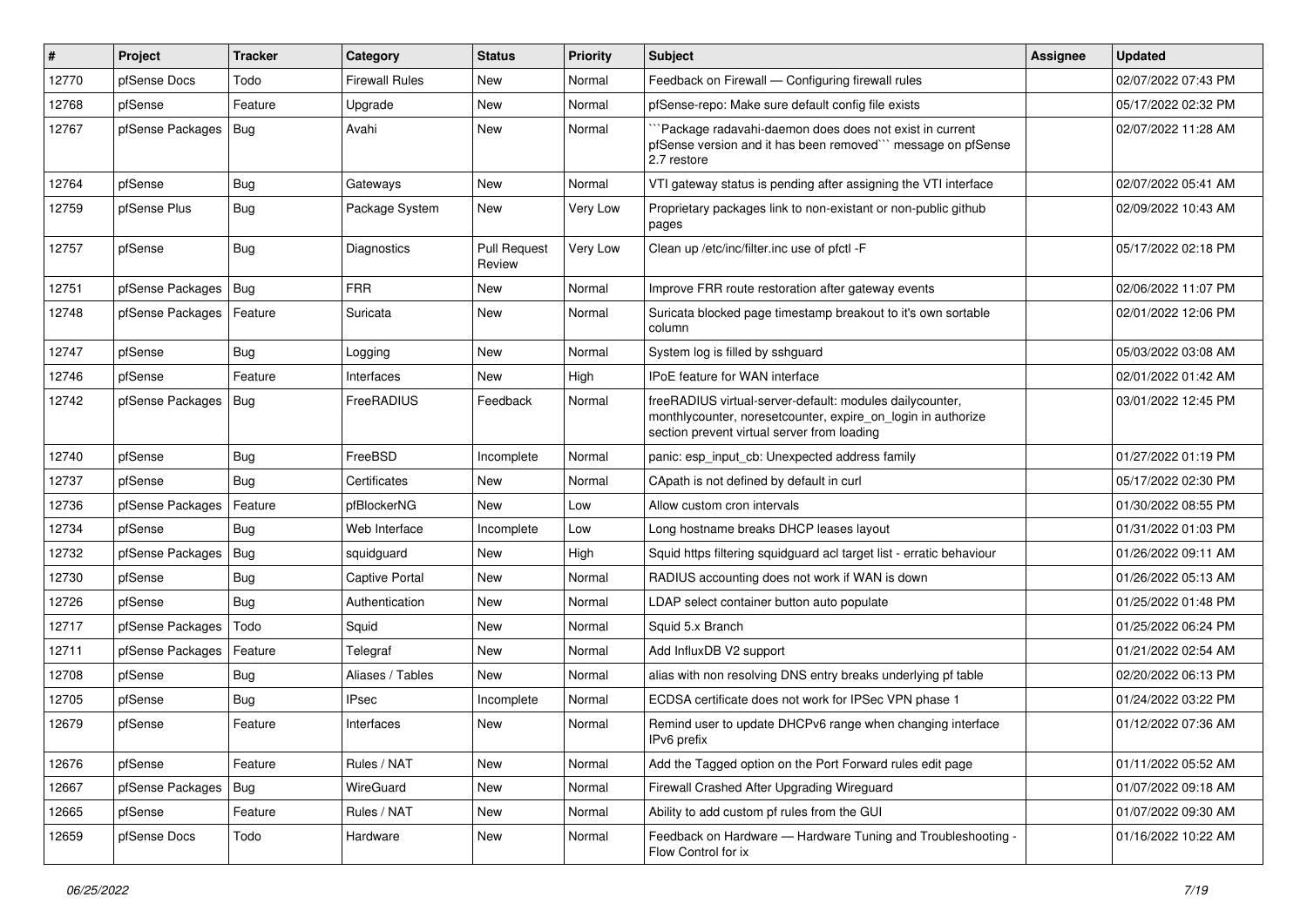| $\vert$ # | Project          | <b>Tracker</b> | Category                | <b>Status</b> | <b>Priority</b> | Subject                                                                                                                | <b>Assignee</b> | <b>Updated</b>      |
|-----------|------------------|----------------|-------------------------|---------------|-----------------|------------------------------------------------------------------------------------------------------------------------|-----------------|---------------------|
| 12658     | pfSense Packages | Feature        | darkstat                | New           | Normal          | Adding prometheus metrics to darkstat                                                                                  |                 | 05/27/2022 09:44 PM |
| 12656     | pfSense Packages | Feature        | New Package<br>Request  | New           | Normal          | <b>NextDNS</b>                                                                                                         |                 | 01/31/2022 01:50 AM |
| 12655     | pfSense Packages | Bug            | Telegraf                | <b>New</b>    | Normal          | telegraf, wireguard plugin failing                                                                                     |                 | 12/30/2021 05:51 PM |
| 12648     | pfSense          | Bug            | <b>Captive Portal</b>   | New           | Normal          | Undocumented variables 'listenporthttp' and 'listenporthttps'                                                          |                 | 12/28/2021 10:44 AM |
| 12643     | pfSense Packages | Regression     | Suricata                | Feedback      | Normal          | Rule categories are cleared after clicking the save button on the<br>Global Settings page                              |                 | 12/30/2021 03:44 AM |
| 12632     | pfSense          | <b>Bug</b>     | Gateways                | New           | High            | Assigning a /30 WAN IP address at the console does not save the<br>gateway correctly                                   |                 | 05/17/2022 02:28 PM |
| 12625     | pfSense          | Feature        | Logging                 | <b>New</b>    | Normal          | Granular logging options for default firewall rules.                                                                   |                 | 12/21/2021 06:39 PM |
| 12612     | pfSense          | Bug            | <b>DNS Resolver</b>     | New           | Normal          | DNS Resolver is restarted during every "rc.newwanip" event                                                             |                 | 06/03/2022 07:13 AM |
| 12607     | pfSense Plus     | Bug            | Hardware / Drivers      | New           | High            | Instability with Snort Inline with AWS Instances                                                                       |                 | 01/10/2022 09:03 PM |
| 12602     | pfSense          | Feature        | <b>Dynamic DNS</b>      | <b>New</b>    | Normal          | DHCPv6 should allow DDNS Client updates for hosts                                                                      |                 | 12/15/2021 11:00 AM |
| 12600     | pfSense          | Feature        | Aliases / Tables        | New           | Normal          | allow custom mask for a network alias created from a FQDN                                                              |                 | 12/15/2021 10:50 AM |
| 12597     | pfSense Docs     | New Content    | Hardware                | <b>New</b>    | Normal          | How to reset IPMI settings and password for Netgate appliances                                                         |                 | 05/07/2022 12:33 PM |
| 12581     | pfSense          | Regression     | DHCP (IPv6)             | <b>New</b>    | Normal          | CARP IPv6 assigned address does not get advertised to endpoints<br>with RADV                                           |                 | 12/16/2021 02:34 PM |
| 12570     | pfSense Docs     | Correction     | General                 | <b>New</b>    | Normal          | Active appliance list missing 6100                                                                                     |                 | 12/06/2021 11:41 AM |
| 12564     | pfSense          | Feature        | Aliases / Tables        | New           | Low             | add column to show that an Alias is in use by or not                                                                   |                 | 12/04/2021 07:25 PM |
| 12563     | pfSense          | Bug            | OpenVPN                 | <b>New</b>    | Normal          | OpenVPN server doesn't support Framed-IPv6-Address RADIUS<br>attribute                                                 |                 | 12/03/2021 11:19 AM |
| 12553     | pfSense          | Feature        | Backup / Restore        | New           | Normal          | Auto Config Backup: Allow selecting multiple backups for deletion                                                      |                 | 02/22/2022 04:27 AM |
| 12552     | pfSense          | Bug            | OpenVPN                 | New           | Normal          | "Pull DNS" option within OpenVPN client does not cause pfSense<br>to use DNS servers assigned by remote OpenVPN server |                 | 12/08/2021 08:45 AM |
| 12551     | pfSense          | Feature        | <b>DNS Resolver</b>     | <b>New</b>    | Low             | Add ability to set DNS resolver search domain list                                                                     |                 | 12/01/2021 11:18 AM |
| 12546     | pfSense Plus     | Feature        | Authentication          | <b>New</b>    | Normal          | Add 2FA Support to pfSense Plus Local Database Authentication                                                          |                 | 05/20/2022 11:40 AM |
| 12544     | pfSense          | Bug            | <b>Operating System</b> | New           | Normal          | OpenSSH vulnerabilities                                                                                                |                 | 12/04/2021 04:36 PM |
| 12543     | pfSense          | Bug            | Web Interface           | Feedback      | Normal          | Deleteing a Outbound NAT rule gave me an empty rule and<br>displayed php error in UI.                                  |                 | 02/14/2022 04:36 AM |
| 12542     | pfSense          | Bug            | Virtual IP Addresses    | New           | Normal          | Cannot assign a same IPv6 Link-Local address to different<br>ıntertaces                                                |                 | 11/25/2021 01:41 AM |
| 12539     | pfSense          | <b>Bug</b>     | Interfaces              | New           | Low             | Changing VLAN ID for LAN interface in assignments silently fails.                                                      |                 | 11/23/2021 04:12 AM |
| 12538     | pfSense Packages | <b>Bug</b>     | PIMD                    | New           | Normal          | PIMD sub-interface bug                                                                                                 |                 | 11/20/2021 09:44 PM |
| 12535     | pfSense          | Documentation  | Routing                 | New           | Normal          | Negate Rules function does not match the description                                                                   |                 | 11/19/2021 02:03 PM |
| 12534     | pfSense Plus     | Feature        | Hardware / Drivers      | New           | Normal          | Generate a ISO Image for Remote Restore of pfSense Plus on the<br>XG-1537 and 1541 units with IPMI                     |                 | 05/30/2022 10:28 AM |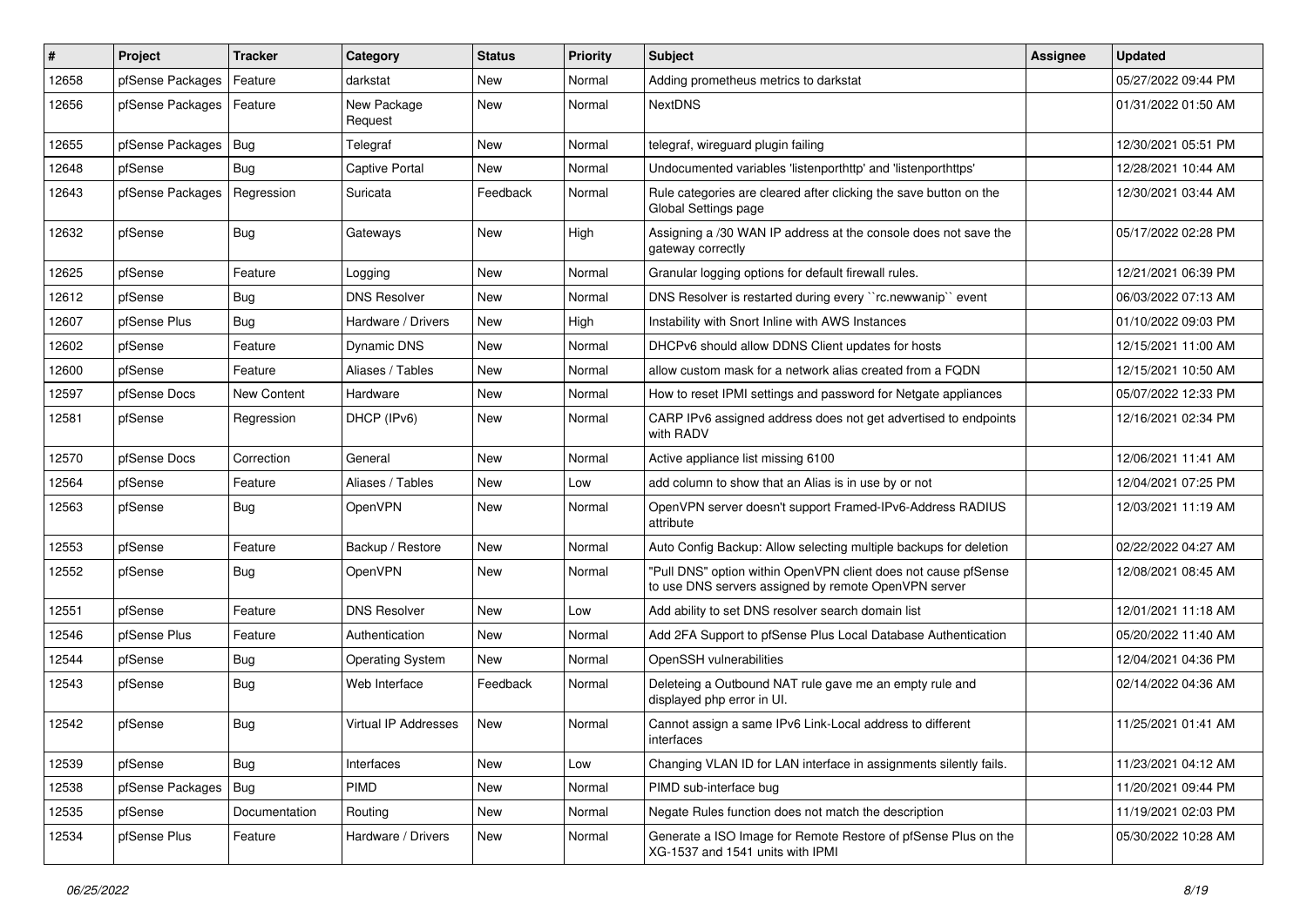| #     | Project                | <b>Tracker</b> | Category                    | <b>Status</b>                 | <b>Priority</b> | Subject                                                                                                                          | <b>Assignee</b> | <b>Updated</b>      |
|-------|------------------------|----------------|-----------------------------|-------------------------------|-----------------|----------------------------------------------------------------------------------------------------------------------------------|-----------------|---------------------|
| 12524 | pfSense Plus           | Feature        | <b>Operating System</b>     | New                           | Normal          | OpenSSL QAT Engine                                                                                                               |                 | 04/10/2022 02:54 AM |
| 12522 | pfSense                | Feature        | OpenVPN                     | New                           | Very Low        | More flexible Client-Specific Override options for controlling options<br>pushed to clients                                      |                 | 04/11/2022 03:11 PM |
| 12521 | pfSense                | Feature        | <b>Operating System</b>     | New                           | Very Low        | Add the BBR2, QUIC, RACK Congestion Control (CC) protocols                                                                       |                 | 11/15/2021 07:40 AM |
| 12520 | pfSense Packages       | Feature        | Squid                       | <b>New</b>                    | High            | [Squid] - Allow or Deny Mappings from IP/Host/GeoIP sources                                                                      |                 | 11/12/2021 02:13 PM |
| 12519 | pfSense                | Bug            | Authentication              | New                           | Normal          | Fail authentication using special character in password via the<br>LDAP connector                                                |                 | 11/12/2021 07:39 AM |
| 12509 | pfSense                | Bug            | OpenVPN                     | <b>New</b>                    | Normal          | Deffered authentication does not work with auth-gen-token<br>external-auth or pusk "auth-token"                                  |                 | 11/08/2021 04:01 AM |
| 12508 | pfSense                | Bug            | <b>DHCP Relay</b>           | <b>New</b>                    | Normal          | DHCP Relay over VPN                                                                                                              |                 | 11/06/2021 11:25 AM |
| 12507 | pfSense Packages       | Bug            | softflowd                   | <b>Pull Request</b><br>Review | Normal          | Add support for bi-directional flows in softflowd                                                                                |                 | 11/11/2021 03:53 AM |
| 12504 | pfSense                | Bug            | Interfaces                  | New                           | Normal          | BCM57412 NetXtreme-E 10Gb RDMA Ethernet controller issue                                                                         |                 | 11/05/2021 04:51 AM |
| 12502 | pfSense Packages       | Feature        | syslog-ng                   | New                           | Normal          | Syslog-ng Configuration Library (scl) missing                                                                                    |                 | 11/02/2021 06:06 PM |
| 12491 | pfSense Packages       | Feature        | squidguard                  | New                           | Normal          | squidguard: allow multiple regex                                                                                                 |                 | 10/28/2021 03:30 PM |
| 12483 | pfSense                | Bug            | Configuration<br>Backend    | <b>New</b>                    | Normal          | GUI creates inconsistent config.xml                                                                                              |                 | 10/23/2021 06:48 AM |
| 12473 | pfSense                | Feature        | <b>IPsec</b>                | <b>New</b>                    | Normal          | Allow user adjustment of IPsec Keep Alive periodic checks                                                                        |                 | 12/22/2021 05:59 AM |
| 12467 | pfSense                | Bug            | Captive Portal              | New                           | Normal          | CP error on client disconnect after reboot                                                                                       |                 | 10/17/2021 05:35 AM |
| 12466 | pfSense                | Feature        | OpenVPN                     | New                           | Very Low        | Option to Disable Renegotiation timer in OpenVPN Server                                                                          |                 | 06/24/2022 07:16 AM |
| 12465 | pfSense Packages       | Feature        | haproxy                     | <b>New</b>                    | Normal          | Add forwardfor advanced usecases                                                                                                 |                 | 10/16/2021 07:35 PM |
| 12464 | pfSense                | Bug            | Logging                     | <b>Pull Request</b><br>Review | Normal          | Syslog Auth messages are sent as Emergency Level                                                                                 |                 | 05/17/2022 02:20 PM |
| 12461 | pfSense Docs           | Todo           | Hardware                    | <b>New</b>                    | Normal          | Improve macOS Serial Command Instructions                                                                                        |                 | 10/15/2021 03:47 PM |
| 12459 | pfSense                | Todo           | <b>Virtual IP Addresses</b> | New                           | Normal          | Add IP Alias subnet input validation                                                                                             |                 | 10/15/2021 09:35 AM |
| 12458 | pfSense                | Feature        | Authentication              | New                           | Normal          | Use "unixHomeDirectory" instead of "homeDirectory" when LDAP<br>authentication server is Active Directory                        |                 | 10/15/2021 08:18 AM |
| 12457 | pfSense Docs           | Todo           | Packages                    | <b>New</b>                    | Very Low        | Add UPS Configuration Recipes for apcupsd and nut UPS<br>Packages with Common Brand Units                                        |                 | 10/18/2021 08:37 AM |
| 12451 | pfSense                | Bug            | Virtual IP Addresses        | <b>New</b>                    | Normal          | deleteVIP() does not check RFC2136 Update Source                                                                                 |                 | 10/13/2021 10:06 AM |
| 12444 | pfSense Packages   Bug |                | ntop                        | New                           | Normal          | ntopng throws errors when viewing single host                                                                                    |                 | 10/11/2021 12:39 PM |
| 12436 | pfSense                | Bug            | PPPoE Server                | New                           | Normal          | Pppoe server config gui does not allow setting of chap<br>authentication, and sets the network start address for allocation to 0 |                 | 10/21/2021 08:15 AM |
| 12427 | pfSense Packages       | Todo           | haproxy                     | New                           | Normal          | ha-proxy: action order in the GUI is not keeped in the resulting<br>ha-proxy configuration                                       |                 | 10/06/2021 07:02 AM |
| 12423 | pfSense Packages   Bug |                | pfBlockerNG                 | Feedback                      | Normal          | Dashboard shows "SQLite database missing, Force Reload DNSBL<br>to recover!"                                                     |                 | 12/31/2021 01:06 PM |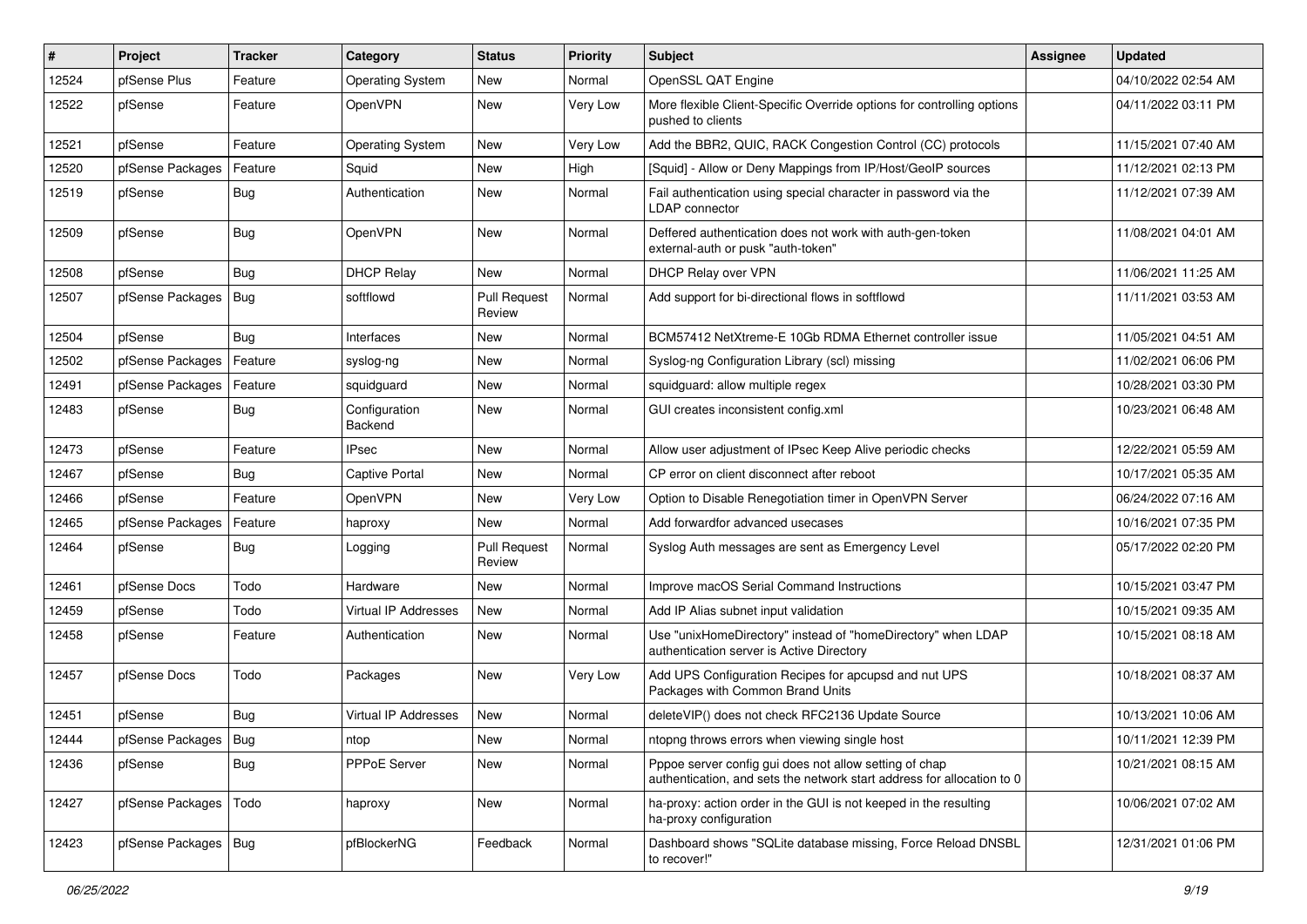| #     | Project                | <b>Tracker</b> | Category                 | <b>Status</b> | <b>Priority</b> | <b>Subject</b>                                                                                                  | <b>Assignee</b> | <b>Updated</b>      |
|-------|------------------------|----------------|--------------------------|---------------|-----------------|-----------------------------------------------------------------------------------------------------------------|-----------------|---------------------|
| 12421 | pfSense                | Bug            | Rules / NAT              | New           | Normal          | IPV6 limiter bug                                                                                                |                 | 10/02/2021 08:44 AM |
| 12414 | pfSense Packages       | Bug            | pfBlockerNG              | Feedback      | Normal          | DNSBL SafeSearch page displays input validation error if DoH /<br>DoT blocking is not enabled                   |                 | 12/30/2021 02:49 PM |
| 12411 | pfSense Docs           | Todo           | <b>High Availability</b> | New           | Normal          | Feedback on High Availability - pfSense XML-RPC Config Sync<br>Overview                                         |                 | 09/29/2021 10:39 AM |
| 12402 | pfSense Docs           | Todo           | Configuration            | New           | Normal          | Feedback on Configuration - Advanced Configuration Options -<br>Notifications                                   |                 | 09/24/2021 12:46 AM |
| 12401 | pfSense                | Bug            | <b>Traffic Graphs</b>    | <b>New</b>    | Normal          | Traffic graphs with untagged and tagged VLAN on same interface                                                  |                 | 09/23/2021 09:18 PM |
| 12400 | pfSense Docs           | Correction     | <b>NAT</b>               | New           | Normal          | NAT 1:1 documentation - multi-wan information                                                                   |                 | 03/13/2022 12:53 PM |
| 12395 | pfSense Docs           | Todo           | Packages                 | New           | Normal          | Feedback on Packages - FRR Package - Border Gateway<br>Protocol - BGP Required Information                      |                 | 09/21/2021 04:32 PM |
| 12393 | pfSense                | Bug            | Traffic Shaper (ALTQ)    | New           | Low             | Priority of gOthersLow higher than default queues                                                               |                 | 09/21/2021 02:48 PM |
| 12382 | pfSense                | Regression     | OpenVPN                  | New           | Normal          | Certificate Depth checking creates OpenVPN micro-outages every<br>time a user authenticates after 2.5.2 upgrade |                 | 01/17/2022 04:17 AM |
| 12370 | pfSense                | Feature        | Rules / NAT              | New           | Low             | Add limiters to Queue column on firewall rule list                                                              |                 | 09/14/2021 07:37 AM |
| 12369 | pfSense Packages       | Feature        | Mail report              | New           | Low             | Skip If No Content issue                                                                                        |                 | 09/14/2021 06:40 AM |
| 12367 | pfSense                | Todo           | Installer                | New           | Normal          | ZFS: Do not show memstick disk on target list                                                                   |                 | 09/13/2021 07:37 AM |
| 12358 | pfSense Packages       | Feature        | pfBlockerNG              | New           | Normal          | IP List Copy/Import/Export                                                                                      |                 | 09/09/2021 01:56 PM |
| 12357 | pfSense                | <b>Bug</b>     | Captive Portal           | <b>New</b>    | Normal          | Captive Portal popup Logout button loads full login page in popup<br>when clicked                               |                 | 10/27/2021 12:10 PM |
| 12343 | pfSense                | Feature        | Diagnostics              | <b>New</b>    | Low             | Real time traffic monitoring                                                                                    |                 | 09/06/2021 01:26 PM |
| 12338 | pfSense Packages       | Bug            | <b>RRD Summary</b>       | New           | Normal          | RRD Summary does not report data on 3100                                                                        |                 | 04/15/2022 02:54 PM |
| 12330 | pfSense Packages   Bug |                | pfBlockerNG              | Feedback      | Normal          | pfBlockerNG devel creating invalid NAT rules on boot                                                            |                 | 04/21/2022 12:40 PM |
| 12329 | pfSense Packages       | Feature        | Avahi                    | <b>New</b>    | Normal          | Add optional floating firewall rules for IPv4 and IPv6                                                          |                 | 02/09/2022 04:43 PM |
| 12308 | pfSense Packages       | Feature        | New Package<br>Request   | New           | Normal          | Dynamicaly Update Firewall Aliases from OpenVPN LDAP Group<br>membership of the connected user                  |                 | 08/27/2021 12:51 AM |
| 12300 | pfSense                | Feature        | Hardware / Drivers       | <b>New</b>    | Normal          | Add Aquantia Atlantic driver to pfsense                                                                         |                 | 09/14/2021 06:49 AM |
| 12286 | pfSense Packages       | Bug            | FreeRADIUS               | New           | Normal          | Add support for ntlm auth in LDAP                                                                               |                 | 08/20/2021 08:27 AM |
| 12283 | pfSense                | Bug            | Authentication           | New           | Normal          | LDAP/RADIUS authentication servers configuration does not allow<br>source IP address to be specified            |                 | 08/20/2021 01:15 AM |
| 12268 | pfSense Docs           | Todo           | <b>Firewall Rules</b>    | New           | Normal          | Feedback on Firewall - Aliases                                                                                  |                 | 08/17/2021 12:55 AM |
| 12260 | pfSense Packages       | Bug            | ntop                     | New           | Normal          | Update popup and version missmatch?                                                                             |                 | 01/08/2022 05:53 AM |
| 12259 | pfSense                | <b>Bug</b>     | <b>Operating System</b>  | New           | Normal          | Intel em NICs Suffering Performance Degradation on FreeBSD12                                                    |                 | 02/25/2022 09:28 PM |
| 12258 | pfSense Packages       | Bug            | WireGuard                | Feedback      | Normal          | Copy key buttons only work in HTTPS mode                                                                        |                 | 02/03/2022 04:57 AM |
| 12249 | pfSense                | <b>Bug</b>     | Backup / Restore         | New           | Normal          | HAProxy causing failed ACB backups                                                                              |                 | 11/15/2021 11:58 PM |
| 12248 | pfSense                | Feature        | Package System           | New           | Low             | Package Update Availability Notification                                                                        |                 | 11/28/2021 10:02 AM |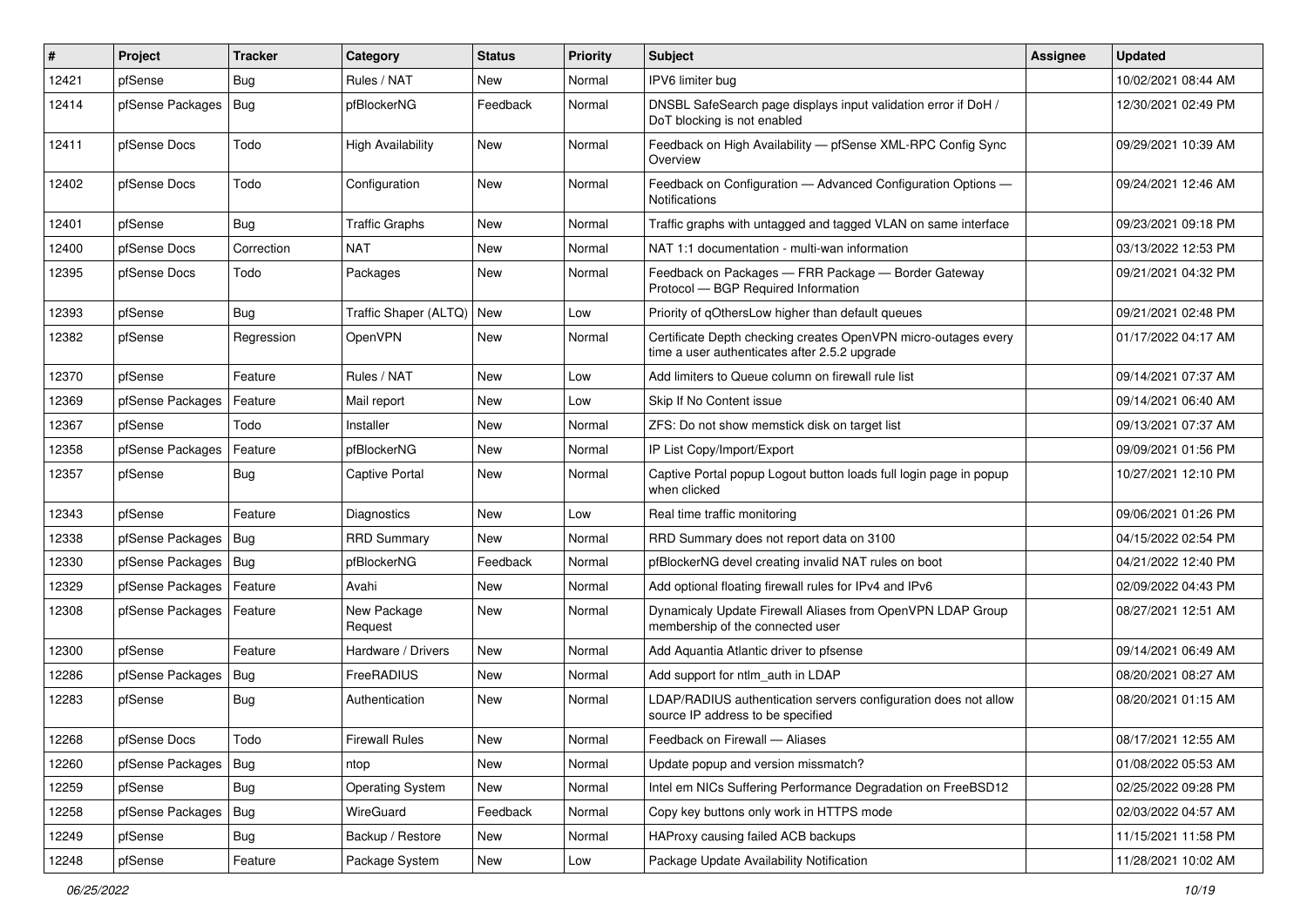| $\sharp$ | Project                | <b>Tracker</b> | Category                 | <b>Status</b>                 | <b>Priority</b> | Subject                                                                                       | <b>Assignee</b> | <b>Updated</b>      |
|----------|------------------------|----------------|--------------------------|-------------------------------|-----------------|-----------------------------------------------------------------------------------------------|-----------------|---------------------|
| 12243    | pfSense                | Todo           | Package System           | New                           | Normal          | Implement "plugin_interfaces()"                                                               |                 | 02/07/2022 03:50 AM |
| 12237    | pfSense Docs           | Todo           | Hardware                 | <b>New</b>                    | Normal          | Feedback on Hardware - Hardware Tuning and Troubleshooting                                    |                 | 08/10/2021 03:13 AM |
| 12215    | pfSense                | Regression     | <b>OpenVPN</b>           | Feedback                      | Normal          | OpenVPN does not resync when running on a gateway group                                       |                 | 12/22/2021 05:49 AM |
| 12214    | pfSense Docs           | Todo           | General                  | New                           | Low             | Connect to WebGui.                                                                            |                 | 08/05/2021 04:39 AM |
| 12190    | pfSense                | Feature        | Rules / NAT              | <b>New</b>                    | Normal          | Add ability to reference ipv6 prefix in firewall rules and aliases                            |                 | 08/05/2021 01:47 PM |
| 12188    | pfSense Packages       | Bug            | OpenVPN Client<br>Export | <b>New</b>                    | Normal          | client export breaks multi remote configurations                                              |                 | 10/02/2021 05:58 PM |
| 12183    | pfSense                | Regression     | Interfaces               | <b>New</b>                    | Low             | Changing MAC address for PPP parent interface stopped working                                 |                 | 04/20/2022 04:16 PM |
| 12179    | pfSense Packages       | Feature        | qemu-guest-agent         | New                           | Normal          | QEMU package                                                                                  |                 | 07/30/2021 08:02 AM |
| 12178    | pfSense Packages   Bug |                | WireGuard                | <b>New</b>                    | Low             | WireGuard always shows 'Configuring WireGuard tunnelsdone.'<br>message on boot                |                 | 07/30/2021 06:58 AM |
| 12176    | pfSense                | Todo           | Interfaces               | <b>Pull Request</b><br>Review | Normal          | Hide WireGuard interfaces on appropriate pages                                                |                 | 08/11/2021 12:52 AM |
| 12162    | pfSense Docs           | Todo           | Products                 | <b>New</b>                    | Normal          | Add "usb reset" as possible solution for non-booting flash drives on<br>the SG-1100           |                 | 10/07/2021 02:19 PM |
| 12139    | pfSense                | Feature        | <b>DNS Forwarder</b>     | <b>New</b>                    | Normal          | Add support in for specifying a DNSMASQ configuration file                                    |                 | 07/16/2021 09:45 PM |
| 12130    | pfSense Packages       | Bug            | Zeek                     | <b>New</b>                    | Normal          | Zeek fails to start                                                                           |                 | 07/15/2021 02:00 AM |
| 12126    | pfSense Packages       | Bug            | FreeRADIUS               | New                           | Normal          | freeradius3 0.15.7 31                                                                         |                 | 10/11/2021 08:21 AM |
| 12122    | pfSense                | Bug            | Web Interface            | New                           | Normal          | Perform greedy actions asychronously                                                          |                 | 07/10/2021 01:10 PM |
| 12121    | pfSense                | Feature        | <b>OpenVPN</b>           | <b>New</b>                    | Normal          | Wider "local network(s)" fields in OpenVPN server configuration                               |                 | 07/19/2021 07:37 AM |
| 12120    | pfSense                | Feature        | <b>DHCP Relay</b>        | <b>New</b>                    | Normal          | Permit several sets of destination DHCP servers in DHCP relay                                 |                 | 07/11/2021 05:41 PM |
| 12114    | pfSense Packages       | Bug            | syslog-ng                | Feedback                      | Normal          | syslog-ng only binds to the last specified interface                                          |                 | 04/21/2022 12:40 PM |
| 12098    | pfSense Docs           | Correction     | Configuration            | New                           | Normal          | Feedback on pfSense Configuration Recipes - Accessing a<br>CPE/Modem from Inside the Firewall |                 | 07/02/2021 02:30 AM |
| 12097    | pfSense Packages       | Feature        | pfBlockerNG              | <b>New</b>                    | Normal          | Add dnsbl and geoip logs to system log                                                        |                 | 07/06/2021 01:25 PM |
| 12095    | pfSense                | Bug            | Authentication           | <b>New</b>                    | Normal          | Memory leak in pcscd                                                                          |                 | 06/01/2022 01:01 PM |
| 12091    | pfSense                | Feature        | Authentication           | New                           | Normal          | RFE: Add support for sssd authentication                                                      |                 | 12/10/2021 04:55 PM |
| 12084    | pfSense Packages       | Bug            | <b>FRR</b>               | <b>New</b>                    | Normal          | libfrr.so.0 error on SG-1100                                                                  |                 | 06/26/2021 08:22 AM |
| 12077    | pfSense                | Feature        | Gateways                 | New                           | Normal          | Allow stick-connections per gateway group                                                     |                 | 06/24/2021 08:45 AM |
| 12073    | pfSense Packages   Bug |                | NET-SNMP                 | Feedback                      | Normal          | netsnmptrapd.conf syntax is wrong                                                             |                 | 04/21/2022 12:40 PM |
| 12070    | pfSense                | Bug            | DHCP (IPv4)              | New                           | Low             | VLAN0 for WAN DHCP                                                                            |                 | 12/23/2021 04:31 PM |
| 12067    | pfSense                | <b>Bug</b>     | DHCP (IPv4)              | New                           | Very Low        | <b>DHCP Monitoring Statistics Error</b>                                                       |                 | 06/21/2021 08:39 AM |
| 12066    | pfSense                | Feature        | <b>Operating System</b>  | New                           | Very Low        | Include man and man pages for all core programs and packages                                  |                 | 06/21/2021 07:44 AM |
| 12063    | pfSense Docs           | Todo           | <b>Dynamic DNS</b>       | New                           | Normal          | Feedback on Services - Dynamic DNS - Configuring RFC 2136<br>Dynamic DNS updates              |                 | 06/18/2021 06:24 PM |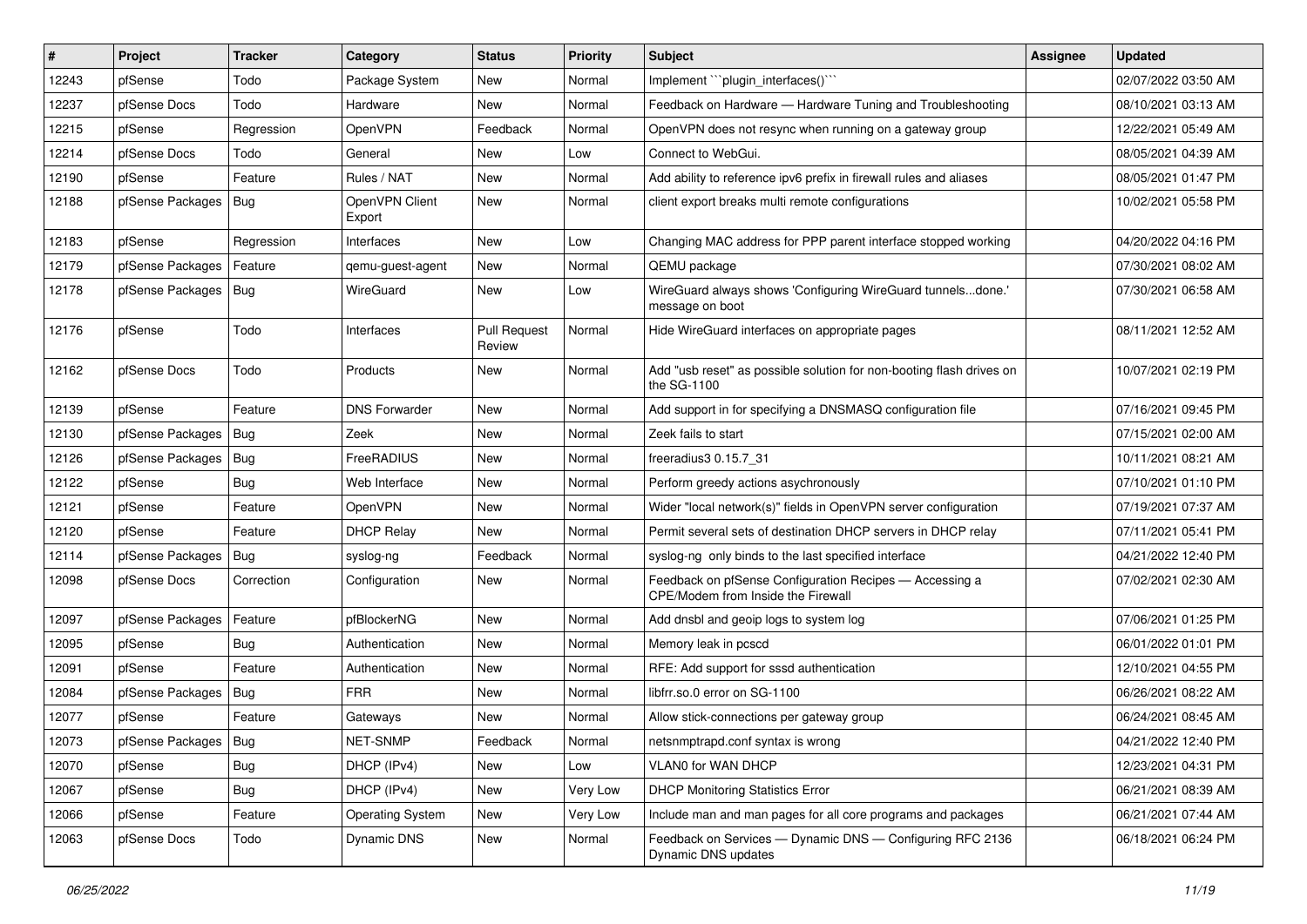| #     | Project          | <b>Tracker</b> | Category                    | <b>Status</b> | <b>Priority</b> | <b>Subject</b>                                                                                 | <b>Assignee</b> | <b>Updated</b>      |
|-------|------------------|----------------|-----------------------------|---------------|-----------------|------------------------------------------------------------------------------------------------|-----------------|---------------------|
| 12056 | pfSense          | <b>Bug</b>     | Logging                     | <b>New</b>    | Normal          | Filterlog says "Unknown Option %u"                                                             |                 | 06/18/2021 05:51 AM |
| 12055 | pfSense          | Feature        | <b>Virtual IP Addresses</b> | Feedback      | Normal          | Option to disable XMLRPC Sync for Loopback Virtual IPs                                         |                 | 06/18/2021 09:05 AM |
| 12033 | pfSense Packages | Bug            | pfBlockerNG                 | <b>New</b>    | Normal          | maxmindb and sqlite3 modules not found                                                         |                 | 10/01/2021 04:42 AM |
| 12025 | pfSense          | Todo           | Web Interface               | <b>New</b>    | Very Low        | Add 1:1 Validation to Notify Someone They are 1:1 NAT'ing an<br><b>Interface Address</b>       |                 | 06/11/2021 10:05 AM |
| 12013 | pfSense          | <b>Bug</b>     | Logging                     | <b>New</b>    | Low             | Reading log data is inefficient in certain cases                                               |                 | 06/08/2021 07:35 AM |
| 12009 | pfSense Packages | <b>Bug</b>     | Zabbix                      | <b>New</b>    | Normal          | Zabbix Agent starts twice by /etc/rc.start packages                                            |                 | 06/08/2021 01:35 AM |
| 11992 | pfSense          | <b>Bug</b>     | <b>Virtual IP Addresses</b> | Confirmed     | High            | GRE Tunnel - Does not work with a virtual IP as endpoint                                       |                 | 06/04/2021 01:16 AM |
| 11980 | pfSense Packages | Bug            | FreeRADIUS                  | Feedback      | Normal          | EAP does not work with SQL backend                                                             |                 | 07/21/2021 07:24 AM |
| 11974 | pfSense          | Feature        | <b>XMLRPC</b>               | <b>New</b>    | Normal          | XMLRPC synchronization for igmmproxy settings                                                  |                 | 05/29/2021 03:58 PM |
| 11970 | pfSense Packages | Bug            | Coreboot                    | New           | Normal          | Netgate Firmware Upgrade Doesn't Work on XG-2758                                               |                 | 04/21/2022 12:39 PM |
| 11963 | pfSense Packages | Feature        | <b>FRR</b>                  | <b>New</b>    | Normal          | Dynamically change OSPF interface costs on selected interfaces<br>on CARP event                |                 | 05/26/2021 04:13 AM |
| 11960 | pfSense          | Bug            | Gateway Monitoring          | Feedback      | Normal          | Gateway Monitoring Traffic Goes Out Default Gateway                                            |                 | 12/20/2021 05:43 AM |
| 11956 | pfSense          | Feature        | Web Interface               | <b>New</b>    | Normal          | "add" button in the top of pages with many user-added items                                    |                 | 07/10/2021 01:01 PM |
| 11954 | pfSense          | Feature        | <b>IGMP Proxy</b>           | <b>New</b>    | Normal          | <b>Multicast limits</b>                                                                        |                 | 05/25/2021 12:36 AM |
| 11953 | pfSense          | Bug            | <b>IGMP Proxy</b>           | <b>New</b>    | Normal          | XG-1541 crashes when igmpproxy is enabled and network<br>interfaces status change              |                 | 05/24/2021 04:55 PM |
| 11944 | pfSense Docs     | Todo           | Packages                    | <b>New</b>    | Normal          | Feedback on Packages - FRR Package - Bidirectional<br><b>Forwarding Detection</b>              |                 | 05/21/2021 12:57 AM |
| 11936 | pfSense Packages | <b>Bug</b>     | <b>FRR</b>                  | Incomplete    | High            | FRR does not connect BGP when using password                                                   |                 | 05/19/2021 08:12 AM |
| 11931 | pfSense Packages | Feature        | <b>ACME</b>                 | <b>New</b>    | Normal          | Add support for validating a domain's ownership via Google Cloud<br>Cloud DNS                  |                 | 02/15/2022 03:18 AM |
| 11927 | pfSense          | Feature        | DHCP (IPv4)                 | Feedback      | Normal          | Allow DHCP not to serve a gateway - small fix                                                  |                 | 01/03/2022 04:17 PM |
| 11925 | pfSense          | Bug            | OpenVPN                     | <b>New</b>    | Normal          | Calling-Station-Id always set to WAN IP                                                        |                 | 05/14/2021 09:27 AM |
| 11921 | pfSense          | Feature        | <b>DNS Resolver</b>         | <b>New</b>    | Very Low        | Feature Request: Compile unbound with EDNS Client Subnet<br>(ECS) module (--enable-subnet)     |                 | 05/14/2021 07:29 AM |
| 11920 | pfSense Plus     | Feature        | Authentication              | <b>New</b>    | Normal          | SAML Authentication for pfSense (VPN and webConfigurator)                                      |                 | 05/14/2021 12:56 AM |
| 11898 | pfSense Packages | Bug            | apcupsd                     | <b>New</b>    | Normal          | PHP error from apcupsd dashboard widget                                                        |                 | 05/07/2021 09:12 AM |
| 11890 | pfSense Packages | Feature        | New Package<br>Request      | <b>New</b>    | Normal          | Browser-based "clientless" VPN                                                                 |                 | 05/05/2021 07:26 AM |
| 11876 | pfSense          | Feature        | Hardware / Drivers          | <b>New</b>    | Normal          | OpenSSL does not use QAT acceleration on pfSense Plus<br>21.02-RELEASE-p1 or 21.05-DEVELOPMENT |                 | 05/03/2021 08:02 AM |
| 11872 | pfSense          | Bug            | Interfaces                  | <b>New</b>    | Normal          | gif interfaces reporting incorrect traffic counters                                            |                 | 12/30/2021 04:00 AM |
| 11871 | pfSense Docs     | Correction     | Products                    | <b>New</b>    | Normal          | SG-2100 must be manually power cycled after installation                                       |                 | 10/07/2021 02:19 PM |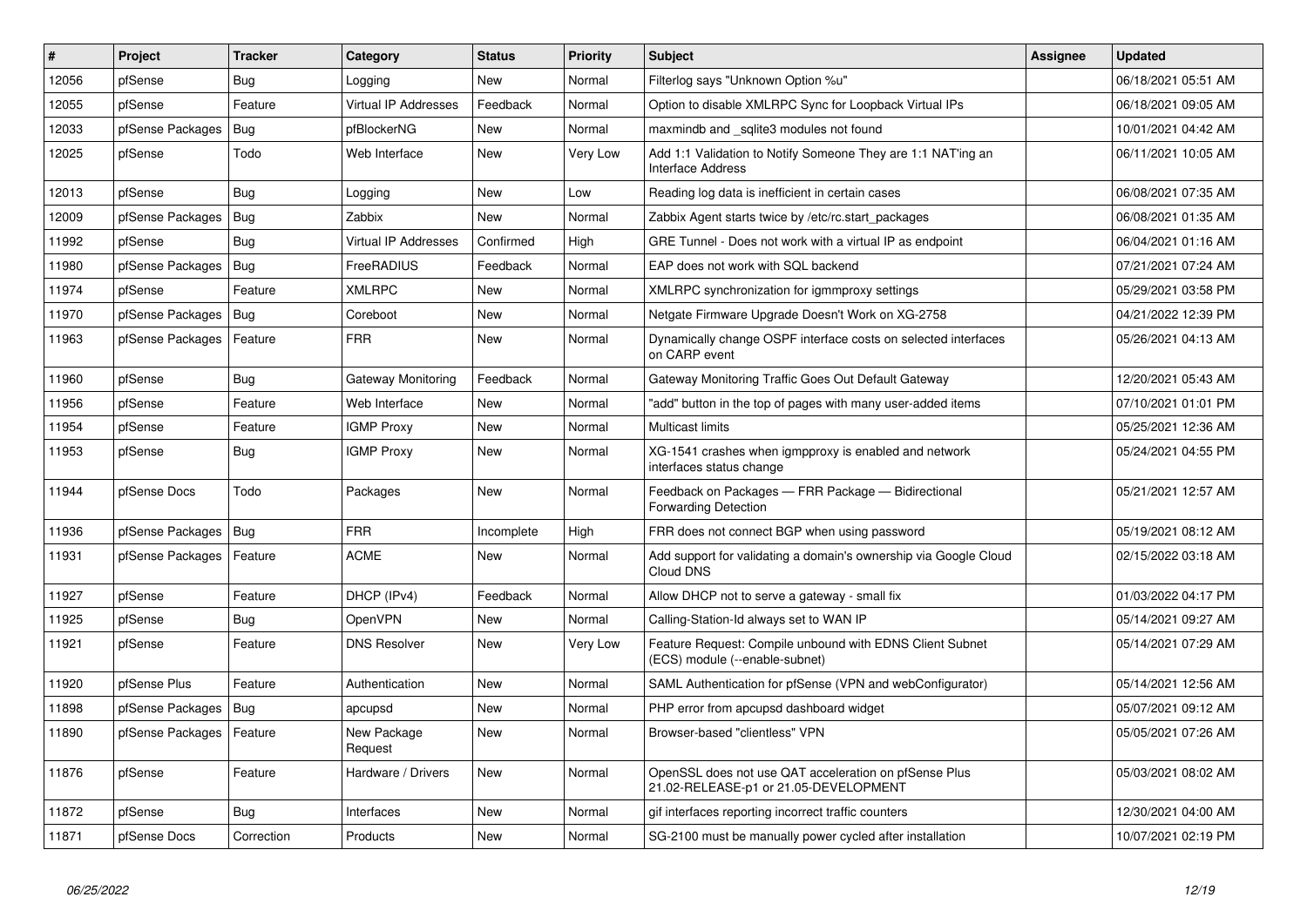| $\vert$ # | Project                | <b>Tracker</b> | Category                 | <b>Status</b> | <b>Priority</b> | <b>Subject</b>                                                                                           | <b>Assignee</b> | <b>Updated</b>      |
|-----------|------------------------|----------------|--------------------------|---------------|-----------------|----------------------------------------------------------------------------------------------------------|-----------------|---------------------|
| 11870     | pfSense                | Regression     | Interfaces               | New           | Normal          | Setting MTU on VLAN does not set MTU on parent interface in<br>2.5.1                                     |                 | 05/02/2021 05:48 AM |
| 11856     | pfSense                | Feature        | <b>Diagnostics</b>       | <b>New</b>    | Normal          | Replace/add Alias or DNS names for known LAN addresses in the<br>State table                             |                 | 04/27/2021 08:01 AM |
| 11848     | pfSense Packages       | Bug            | Squid                    | New           | Normal          | Issue with squid cache download speed                                                                    |                 | 04/23/2021 09:30 PM |
| 11841     | pfSense Packages       | Bug            | <b>FRR</b>               | <b>New</b>    | Normal          | FRR access lists default bahavior changed to permit by default                                           |                 | 04/22/2021 09:52 AM |
| 11837     | pfSense Packages       | Feature        | <b>FRR</b>               | <b>New</b>    | Low             | Increase field length of FRR Networks in Access Lists and Prefix<br>Lists                                |                 | 04/22/2021 07:10 AM |
| 11835     | pfSense Packages   Bug |                | <b>FRR</b>               | <b>New</b>    | Normal          | FRR OSPF redistributed connected routes disappearing                                                     |                 | 04/22/2021 07:11 AM |
| 11827     | pfSense Packages       | Feature        | <b>ACME</b>              | New           | Normal          | Please include acme deploy folder/scripts                                                                |                 | 03/06/2022 04:31 AM |
| 11826     | pfSense Packages       | Feature        | <b>ACME</b>              | <b>New</b>    | Normal          | Preserve acme SAN Method parameters for new cert creations                                               |                 | 04/20/2021 02:02 PM |
| 11823     | pfSense Packages       | Feature        | <b>FRR</b>               | <b>New</b>    | Normal          | Route handling enhancements                                                                              |                 | 04/19/2021 06:23 PM |
| 11802     | pfSense Packages       | Bug            | FreeRADIUS               | New           | Normal          | FreeRADIUS sync                                                                                          |                 | 05/10/2021 04:18 AM |
| 11786     | pfSense                | Bug            | Services                 | New           | Normal          | SSH incomplete setup and startup fail while recovering XML<br>backup in a fresh install of pfSense 2.5.0 |                 | 04/17/2021 01:36 PM |
| 11784     | pfSense Packages       | Feature        | squidguard               | New           | Normal          | squidguard auto update blacklist option                                                                  |                 | 04/06/2021 01:53 AM |
| 11780     | pfSense Packages       | <b>Bug</b>     | Suricata                 | New           | Very High       | Suricata package fails to prune suricata.log                                                             |                 | 08/06/2021 07:18 AM |
| 11778     | pfSense                | Bug            | <b>OpenVPN</b>           | New           | Normal          | OpenVPN uses 100% CPU after experiencing packet loss                                                     |                 | 02/28/2022 07:38 AM |
| 11777     | pfSense Packages       | Bug            | Unbound                  | <b>New</b>    | Very Low        | Input validation prevents DNS Resolver from being disabled                                               |                 | 04/05/2021 05:51 PM |
| 11772     | pfSense Plus           | Feature        | Multi-WAN                | <b>New</b>    | Normal          | Layer 2 Tunnel Bonding Capability                                                                        |                 | 06/05/2021 03:27 PM |
| 11770     | pfSense Plus           | Bug            | Hardware / Drivers       | <b>New</b>    | Normal          | Pantech UML295 USB Modem No Longer Functional                                                            |                 | 04/01/2021 11:28 AM |
| 11763     | pfSense Packages       | <b>Bug</b>     | Status_Monitoring        | New           | Normal          | Traffic graphs refresh issue                                                                             |                 | 05/03/2021 09:44 AM |
| 11761     | pfSense                | Bug            | L2TP                     | <b>New</b>    | Normal          | L2TP/IPsec VPN: PPP LCP negotiation occurs before user<br>authentication                                 |                 | 03/31/2021 04:52 AM |
| 11759     | pfSense                | Bug            | Dashboard                | New           | Normal          | Traffic graphs on dashboard double upload on pppoe links                                                 |                 | 12/30/2021 04:00 AM |
| 11757     | pfSense                | Feature        | <b>XMLRPC</b>            | <b>New</b>    | Normal          | Allow XMLRPC sync to bypass default auth server in favor of local<br>database                            |                 | 03/30/2021 03:18 PM |
| 11749     | pfSense Packages       | Feature        | pfBlockerNG              | <b>New</b>    | Normal          | Option to disable NAT rule creation                                                                      |                 | 04/06/2021 11:45 PM |
| 11742     | pfSense Packages       | Bug            | Suricata                 | <b>New</b>    | Normal          | Blocking / Unblocking is not working correctly.                                                          |                 | 09/01/2021 11:08 AM |
| 11739     | pfSense Docs           | New Content    | <b>High Availability</b> | <b>New</b>    | Normal          | Manual Outbound NAT rules in HA setup                                                                    |                 | 07/09/2021 08:26 AM |
| 11732     | pfSense Plus           | Feature        | Hardware / Drivers       | New           | Normal          | Add VXLAN Support to pfSense Plus                                                                        |                 | 03/15/2022 02:35 AM |
| 11731     | pfSense                | Bug            | Hardware / Drivers       | New           | Normal          | Missing support for Realtek USB NICs                                                                     |                 | 03/30/2021 04:32 AM |
| 11730     | pfSense                | <b>Bug</b>     | Web Interface            | <b>New</b>    | Normal          | Improve visibility of option selections in dark themes                                                   |                 | 03/25/2021 09:38 PM |
| 11724     | pfSense                | Bug            | Package System           | <b>New</b>    | Normal          | Packages unexpectedly removed when changing update branches                                              |                 | 03/29/2021 08:09 AM |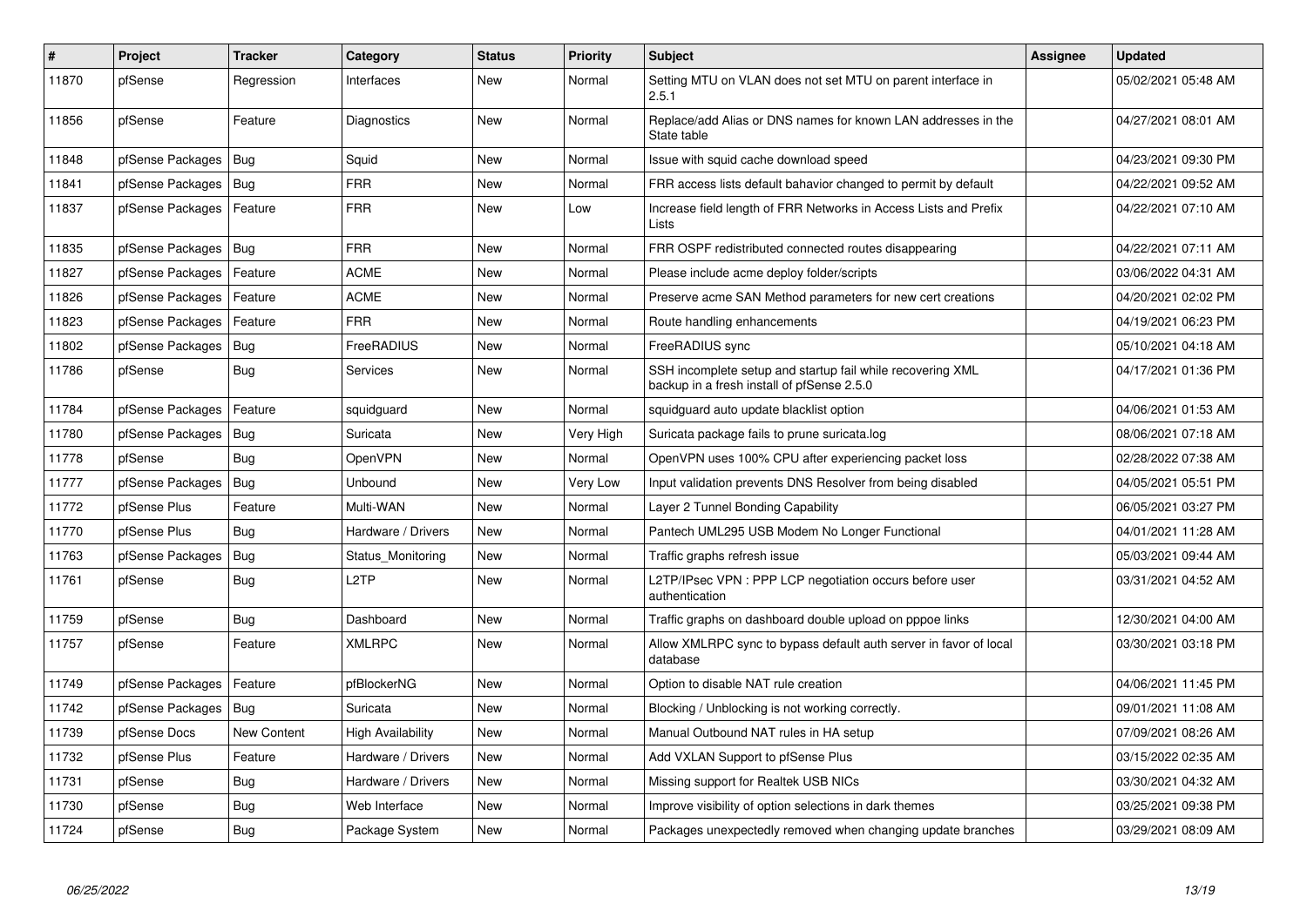| #     | Project                    | Tracker     | Category                 | <b>Status</b>                 | <b>Priority</b> | <b>Subject</b>                                                                                                                                                                                  | <b>Assignee</b> | <b>Updated</b>      |
|-------|----------------------------|-------------|--------------------------|-------------------------------|-----------------|-------------------------------------------------------------------------------------------------------------------------------------------------------------------------------------------------|-----------------|---------------------|
| 11717 | pfSense                    | Bug         | Rules / NAT              | New                           | Normal          | Incorrect port forwarding rules if Destination port alias is not equal<br>to Redirect target port alias                                                                                         |                 | 03/22/2021 06:06 AM |
| 11715 | pfSense                    | Bug         | OpenVPN                  | New                           | Normal          | OpenVPN MTU                                                                                                                                                                                     |                 | 03/22/2021 01:35 AM |
| 11714 | pfSense Docs               | New Content | <b>High Availability</b> | <b>New</b>                    | Normal          | Feedback on Troubleshooting - Troubleshooting High Availability<br><b>DHCP Failover</b>                                                                                                         |                 | 03/21/2021 05:58 PM |
| 11703 | pfSense Packages           | Feature     | <b>FRR</b>               | New                           | Normal          | add Krill and Routinator support BGP RPKI                                                                                                                                                       |                 | 03/18/2021 07:47 PM |
| 11666 | pfSense                    | Bug         | Logging                  | New                           | Normal          | GUI Firewall log search not parsing filter log beyond hard coded<br>limit                                                                                                                       |                 | 03/12/2021 11:38 AM |
| 11657 | pfSense                    | <b>Bug</b>  | Interfaces               | New                           | Normal          | netmap ring reinit error                                                                                                                                                                        |                 | 03/18/2021 10:32 PM |
| 11650 | pfSense Packages   Bug     |             | <b>FRR</b>               | New                           | Very Low        | FRR configuration broken on restore of manually edited FRR config<br>sections                                                                                                                   |                 | 03/10/2021 08:50 AM |
| 11648 | pfSense Docs               | Todo        | Packages                 | <b>New</b>                    | Normal          | Feedback on Packages - AWS VPC Wizard - pfSense Plus<br><b>Configuration Details</b>                                                                                                            |                 | 03/10/2021 06:30 AM |
| 11641 | pfSense                    | Bug         | Interfaces               | New                           | Normal          | On xn based interfaces without the VLANMTU flag the first VLAN<br>tag defined does not follow the parent interface MTU settings. All<br>subsequent VLAN tags follow the parent interface's MTU. |                 | 03/09/2021 06:42 PM |
| 11634 | pfSense Packages           | Regression  | <b>BIND</b>              | <b>New</b>                    | Normal          | bind hangs when pfsense is reconnecting as an openvpn client to a<br>TUN openvpn server                                                                                                         |                 | 03/14/2021 07:23 AM |
| 11625 | pfSense                    | Feature     | <b>OpenVPN</b>           | <b>New</b>                    | Normal          | Cisco-AVPair aliases support                                                                                                                                                                    |                 | 03/05/2021 12:35 AM |
| 11622 | pfSense Docs               | Todo        | IPsec                    | New                           | Normal          | Update pfSense VPC VPN Configuration Wizard docs                                                                                                                                                |                 | 03/04/2021 09:36 AM |
| 11619 | pfSense                    | Bug         | Upgrade                  | New                           | Normal          | Unable to upgrade 2.4.4-p3 to 2.5/21.02-p1                                                                                                                                                      |                 | 08/15/2021 10:00 AM |
| 11610 | pfSense Packages           | Bug         | <b>NET-SNMP</b>          | New                           | Normal          | NET-SNMP is not setting the correct permissions on AgentX                                                                                                                                       |                 | 06/28/2021 07:54 AM |
| 11608 | pfSense Docs               | New Content | Products                 | New                           | Normal          | Interfaces order of XG-7100 Quad-Port 10GbE Fiber SFP+<br>Installation Kit                                                                                                                      |                 | 03/03/2021 07:14 AM |
| 11604 | pfSense                    | Feature     | WireGuard                | New                           | Normal          | WireGuard Dynamic Listen Port Randomization                                                                                                                                                     |                 | 03/19/2021 10:59 AM |
| 11592 | pfSense Packages           | Bug         | node_exporter            | <b>New</b>                    | Normal          | Node exporter can not read system statistics                                                                                                                                                    |                 | 10/15/2021 09:37 PM |
| 11589 | pfSense                    | Feature     | <b>Traffic Graphs</b>    | <b>Pull Request</b><br>Review | Low             | Fix iftop experimental traffic fetcher, unify and improve output style                                                                                                                          |                 | 03/03/2021 03:30 PM |
| 11588 | pfSense                    | Feature     | WireGuard                | New                           | Low             | Automatically suggest next IP address in Wireguard interface<br>subnet when creating a peer                                                                                                     |                 | 12/22/2021 03:35 AM |
| 11579 | pfSense Packages           | Feature     | Snort                    | New                           | Normal          | Snort alerts or blocks trigger notifications                                                                                                                                                    |                 | 03/01/2021 03:26 AM |
| 11573 | pfSense Packages   Feature |             | New Package<br>Request   | New                           | Normal          | <b>Custom Commands</b>                                                                                                                                                                          |                 | 03/16/2021 07:28 PM |
| 11572 | pfSense Packages   Bug     |             | pfBlockerNG              | New                           | High            | Auto created firewall rules have IPv4 as protocol only - even for<br>IPv6 lists.                                                                                                                |                 | 06/25/2022 10:59 AM |
| 11567 | pfSense Packages           | Feature     | Mail report              | New                           | Normal          | Email report add a note filed request                                                                                                                                                           |                 | 02/27/2021 03:44 PM |
| 11566 | pfSense                    | <b>Bug</b>  | Web Interface            | New                           | Low             | Firewall Maximum Table Entries "default size" is whatever is<br>entered                                                                                                                         |                 | 02/27/2021 10:01 AM |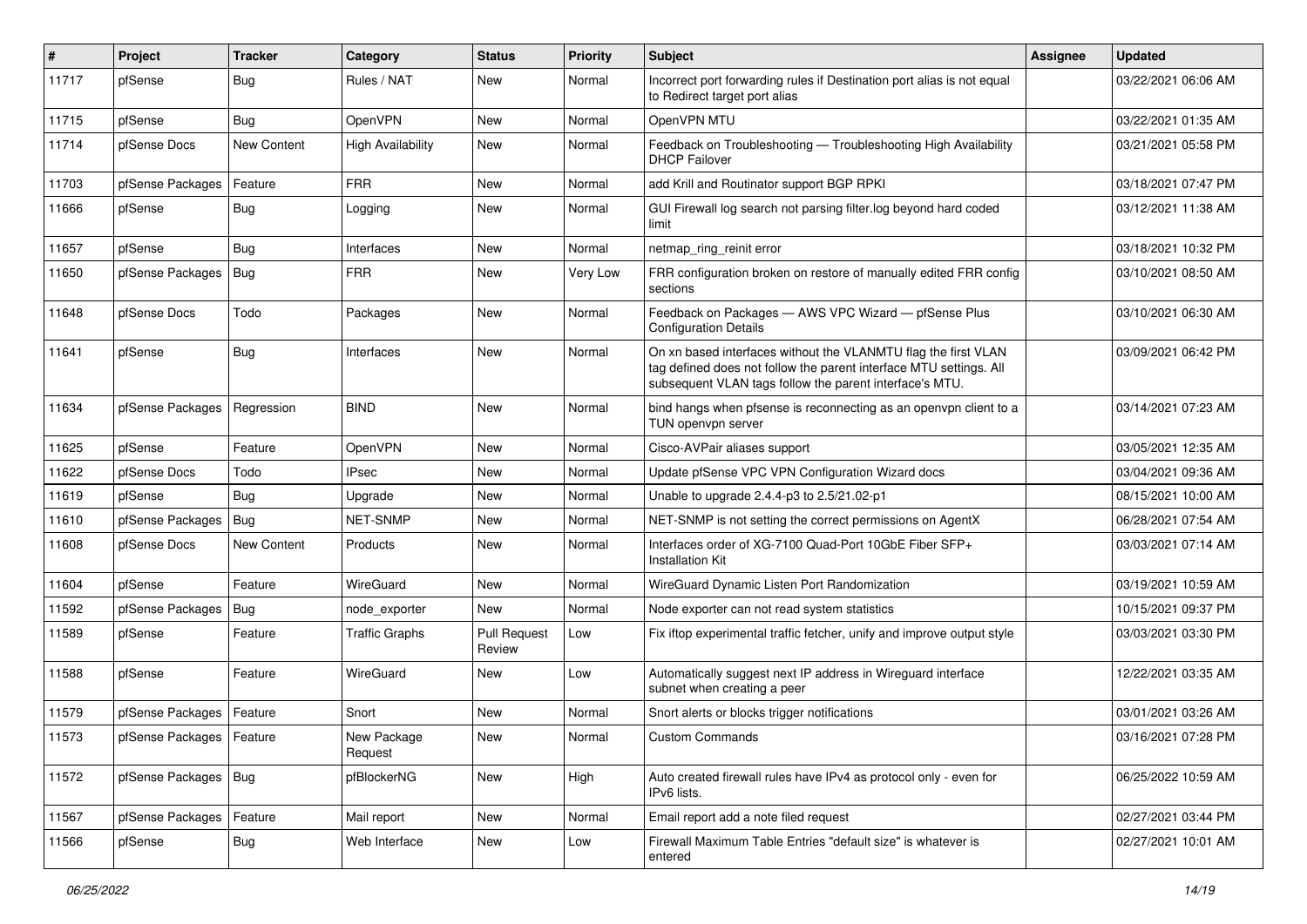| $\vert$ # | Project                    | <b>Tracker</b> | Category               | <b>Status</b>                 | <b>Priority</b> | <b>Subject</b>                                                                                                 | <b>Assignee</b> | <b>Updated</b>      |
|-----------|----------------------------|----------------|------------------------|-------------------------------|-----------------|----------------------------------------------------------------------------------------------------------------|-----------------|---------------------|
| 11563     | pfSense Packages           | Bug            | <b>BIND</b>            | New                           | High            | BIND GUI writes TXT records > 255 characters                                                                   |                 | 02/27/2021 07:11 AM |
| 11556     | pfSense                    | <b>Bug</b>     | Rules / NAT            | <b>New</b>                    | Normal          | Kill all states associated with a NAT address                                                                  |                 | 03/19/2021 10:29 AM |
| 11548     | pfSense                    | Bug            | Rules / NAT            | New                           | Normal          | "rule expands to no valid combination" error from port forward<br>automatic rule mixing IPv4 and IPv6 elements |                 | 02/27/2021 03:18 PM |
| 11541     | pfSense                    | <b>Bug</b>     | OpenVPN                | <b>New</b>                    | Normal          | OpenVPN status does not work properly when set to TCP and<br>Concurrent Connections = 1                        |                 | 03/02/2021 02:27 PM |
| 11534     | pfSense Packages           | Regression     | FreeRADIUS             | New                           | High            | FreeRADIUS EAP anonymous connection forbidden out-of-tunnel                                                    |                 | 07/14/2021 02:32 AM |
| 11530     | pfSense Packages   Bug     |                | ntop                   | Feedback                      | Low             | ntopng 4.2 needs to be updated to 4.3, Bug when accessing a host<br>for details                                |                 | 03/05/2022 08:35 PM |
| 11525     | pfSense Packages   Bug     |                | Suricata               | New                           | Normal          | pfsense 2.5.0 release version for vlan issue to suricata                                                       |                 | 11/11/2021 08:16 AM |
| 11522     | pfSense Packages           | Bug            | Zabbix                 | New                           | Normal          | fping6 error                                                                                                   |                 | 02/24/2021 07:13 AM |
| 11509     | pfSense Packages   Bug     |                | <b>LCDProc</b>         | New                           | Low             | LCD package - not starting at boot - stop and start in Status<br>Window not possible                           |                 | 02/23/2021 10:55 AM |
| 11508     | pfSense                    | Todo           | Web Interface          | <b>Pull Request</b><br>Review | Low             | Update SimplePie to to v1.5.6                                                                                  |                 | 02/23/2021 07:23 AM |
| 11503     | pfSense                    | Bug            | OpenVPN                | <b>New</b>                    | Normal          | Using multiple authentication backends on an OpenVPN server fails                                              |                 | 02/23/2021 12:23 PM |
| 11493     | pfSense Packages           | <b>Bug</b>     | Zabbix                 | New                           | Very Low        | After upgrade zabbix proxy wont start                                                                          |                 | 02/21/2021 05:31 AM |
| 11490     | pfSense Packages           | Bug            | Service Watchdog       | New                           | Very Low        | Service Watchdog - Impacts Reboots and Package Updates                                                         |                 | 02/22/2021 12:07 PM |
| 11479     | pfSense Packages           | Bug            | snmptt                 | New                           | Normal          | snmptt 1.4.2 does not work in daemon mode                                                                      |                 | 02/20/2021 04:37 PM |
| 11473     | pfSense                    | Bug            | Web Interface          | New                           | Normal          | System Activity shows invalid data on SG-3100                                                                  |                 | 02/19/2021 08:12 PM |
| 11440     | pfSense                    | Feature        | Web Interface          | <b>New</b>                    | Low             | Expand collapsed sections by clicking anywhere on header                                                       |                 | 10/28/2021 01:35 PM |
| 11438     | pfSense                    | Feature        | Hardware / Drivers     | New                           | Low             | Allow multiple cryptographic accelerator modules to be loaded at<br>the same time                              |                 | 02/18/2021 12:40 PM |
| 11434     | pfSense Packages   Bug     |                | squidguard             | Feedback                      | Normal          | SquidGuard over 1.16.18 11                                                                                     |                 | 04/21/2022 12:40 PM |
| 11430     | pfSense                    | <b>Bug</b>     | Interfaces             | New                           | Normal          | PHP console spam after Assigning Interfaces                                                                    |                 | 10/09/2021 10:37 AM |
| 11429     | pfSense                    | <b>Bug</b>     | Web Interface          | <b>New</b>                    | Normal          | System Log / Settings form activates "Reset Log Files" button on<br>enter                                      |                 | 10/28/2021 01:35 PM |
| 11418     | pfSense                    | <b>Bug</b>     | <b>IPsec</b>           | New                           | Very Low        | 'NAT-T: Force' is broken for IPv6 IPsec                                                                        |                 | 02/16/2021 08:25 AM |
| 11414     | pfSense Packages           | Bug            | pfBlockerNG            | <b>New</b>                    | Normal          | Enabling feed "Public DNS4 all" breaks some Google services                                                    |                 | 02/13/2021 02:46 AM |
| 11412     | pfSense                    | Bug            | Interfaces             | New                           | Normal          | LLDPD Package Doesn't Work with Switchports                                                                    |                 | 02/12/2021 08:12 PM |
| 11411     | pfSense Packages   Feature |                | New Package<br>Request | New                           | Normal          | Smokeping as a default latency measurement tool                                                                |                 | 02/12/2021 09:29 PM |
| 11410     | pfSense Packages           | Feature        | New Package<br>Request | New                           | Normal          | adding bpytop (former Bashtop)                                                                                 |                 | 07/26/2021 12:33 PM |
| 11398     | pfSense Packages   Bug     |                | pfBlockerNG            | New                           | Normal          | pfBlocker upgrade hangs forever                                                                                |                 | 04/21/2022 12:39 PM |
| 11379     | pfSense                    | Feature        | Captive Portal         | New                           | Normal          | <b>Template Roll Printer</b>                                                                                   |                 | 02/07/2021 05:26 AM |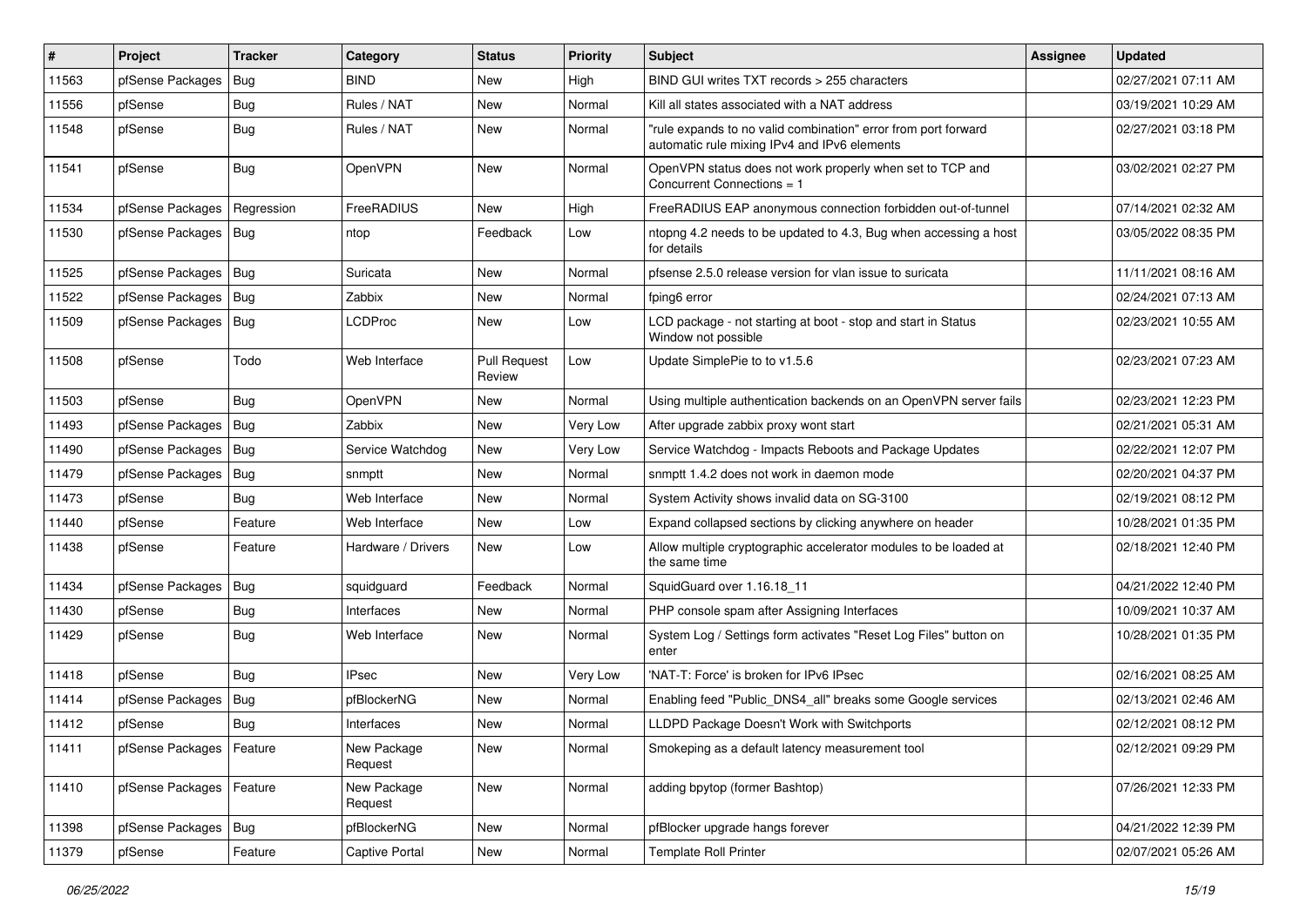| $\sharp$ | <b>Project</b>         | <b>Tracker</b> | Category                            | <b>Status</b>                 | <b>Priority</b> | <b>Subject</b>                                                                                                                   | <b>Assignee</b> | <b>Updated</b>      |
|----------|------------------------|----------------|-------------------------------------|-------------------------------|-----------------|----------------------------------------------------------------------------------------------------------------------------------|-----------------|---------------------|
| 11377    | pfSense Packages       | Bug            | <b>FRR</b>                          | <b>Pull Request</b><br>Review | Normal          | FRR deinstall                                                                                                                    |                 | 03/10/2021 08:21 AM |
| 11375    | pfSense Packages       | Bug            | apcupsd                             | New                           | Normal          | UPS Type <blank> for USB APC</blank>                                                                                             |                 | 02/26/2021 11:10 AM |
| 11369    | pfSense                | Feature        | <b>Operating System</b>             | New                           | Low             | add Enabling IPv6 Source Address Validation support                                                                              |                 | 02/04/2021 10:03 AM |
| 11363    | pfSense                | <b>Bug</b>     | Installer                           | <b>New</b>                    | Normal          | Clean Install 2.5.0 fails due to hardware incompability                                                                          |                 | 02/04/2021 11:06 AM |
| 11335    | pfSense                | Bug            | Interfaces                          | New                           | Normal          | Spoofing the MAC on a LAGG interface does not work for some<br>NIC types.                                                        |                 | 01/29/2021 09:10 AM |
| 11324    | pfSense                | Feature        | Logging                             | New                           | Normal          | Separate syslog "Remote log servers" Parameters                                                                                  |                 | 01/27/2021 10:47 AM |
| 11302    | pfSense                | Feature        | WireGuard                           | New                           | Normal          | WireGuard XMLRPC sync                                                                                                            |                 | 03/19/2021 10:59 AM |
| 11280    | pfSense                | Todo           | WireGuard                           | <b>New</b>                    | Normal          | Add WireGuard to ALTQ list                                                                                                       |                 | 04/27/2021 12:32 PM |
| 11270    | pfSense                | Feature        | VPN (Multiple Types)                | New                           | Low             | Consider integrating Nebula mesh VPN                                                                                             |                 | 01/20/2021 03:34 PM |
| 11268    | pfSense                | Bug            | Web Interface                       | New                           | Normal          | Cookie named 'id' prevents Edit form fields being set properly                                                                   |                 | 09/03/2021 06:16 AM |
| 11266    | pfSense Packages       | Feature        | AutoConfigBackup                    | New                           | Very Low        | Give an option to list restore point in "reverse" order/latest at the<br>top.                                                    |                 | 01/19/2021 06:58 PM |
| 11262    | pfSense                | Feature        | Rules / NAT                         | <b>New</b>                    | Normal          | Time Based Rules - selects all days in the current month                                                                         |                 | 04/27/2021 12:32 PM |
| 11261    | pfSense Packages       | Bug            | pfBlockerNG                         | New                           | Normal          | pfBlockerNG ASN numbers in IPv4 (/IPv6) Custom List generate<br>error(s) "Invalid numeric literal at line 1, column 7"           |                 | 01/28/2021 08:34 AM |
| 11260    | pfSense Packages       | Feature        | pfBlockerNG                         | <b>New</b>                    | Normal          | pfBlockerNG: predefined ASN groups for Google, Facebook, Apple,<br>etc with useful selections                                    |                 | 01/18/2021 03:46 PM |
| 11257    | pfSense                | Feature        | Upgrade                             | New                           | Normal          | Installed Packages: Update all button                                                                                            |                 | 01/18/2021 10:45 AM |
| 11243    | pfSense                | Feature        | Interfaces                          | New                           | Normal          | individual pfctl snort2c tables per interface only blocking IPs for<br>specific interface when a rule triggers in snort/suricata |                 | 01/14/2021 03:02 PM |
| 11235    | pfSense Packages       | Bug            | Filer                               | <b>New</b>                    | Normal          | Filer run script when "state" unchanged                                                                                          |                 | 01/08/2021 07:24 AM |
| 11232    | pfSense                | Bug            | <b>Operating System</b>             | New                           | Normal          | Fix pfSense fsync                                                                                                                |                 | 01/08/2021 08:53 AM |
| 11227    | pfSense Packages       | Feature        | pfBlockerNG                         | New                           | Normal          | Feeds update                                                                                                                     |                 | 01/07/2021 12:11 AM |
| 11213    | pfSense                | Feature        | Gateways                            | <b>New</b>                    | Low             | Option to mark gateway as down directly from Table                                                                               |                 | 01/03/2021 07:09 AM |
| 11209    | pfSense Packages       | Feature        | pfBlockerNG                         | New                           | Normal          | pfBlockerNG soft blocking                                                                                                        |                 | 01/01/2021 02:07 PM |
| 11203    | pfSense                | Bug            | Certificates                        | New                           | Normal          | certificate manager very slow                                                                                                    |                 | 12/31/2020 11:57 AM |
| 11200    | pfSense Packages       | Feature        | Squid                               | New                           | Normal          | Squid reverse proxy + multiple ssl certificates                                                                                  |                 | 12/31/2020 03:50 AM |
| 11192    | pfSense                | Bug            | <b>Traffic Shaper</b><br>(Limiters) | Feedback                      | Normal          | Using Limiters causes out of order packets within one TCP or UDP<br>flow                                                         |                 | 01/06/2021 12:09 AM |
| 11189    | pfSense                | Feature        | Captive Portal                      | New                           | Normal          | Captive Portal - Tarpit option                                                                                                   |                 | 12/23/2020 06:44 PM |
| 11185    | pfSense Packages       | Bug            | ntop                                | Feedback                      | Normal          | Redis service stopping before NtopNg                                                                                             |                 | 04/21/2022 12:40 PM |
| 11184    | pfSense                | <b>Bug</b>     | FreeBSD                             | New                           | Normal          | PF: State policy cannot be configurable                                                                                          |                 | 02/09/2021 02:43 AM |
| 11182    | pfSense Packages   Bug |                | <b>NRPE</b>                         | New                           | Normal          | NRPE in HA syncs the bind IP                                                                                                     |                 | 12/01/2021 02:15 AM |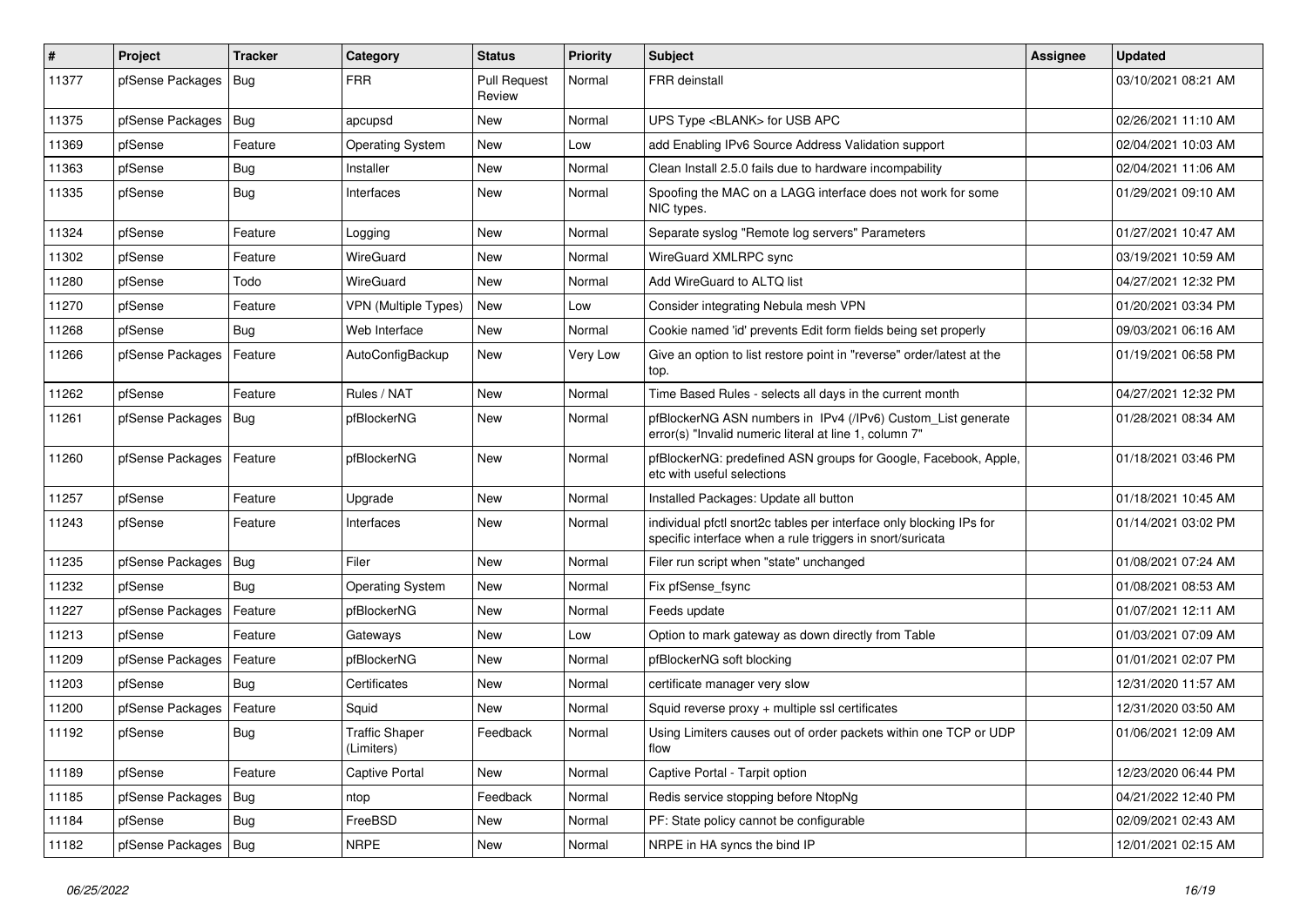| $\vert$ # | Project                | <b>Tracker</b> | Category                 | <b>Status</b>                 | <b>Priority</b> | Subject                                                                                | <b>Assignee</b> | <b>Updated</b>      |
|-----------|------------------------|----------------|--------------------------|-------------------------------|-----------------|----------------------------------------------------------------------------------------|-----------------|---------------------|
| 11178     | pfSense Packages       | Feature        | Filer                    | New                           | Normal          | Filer do not ask what to do with previous filename                                     |                 | 12/31/2020 02:45 AM |
| 11177     | pfSense                | <b>Bug</b>     | <b>Dynamic DNS</b>       | <b>New</b>                    | Normal          | DDNSv6 not using Check IP Services                                                     |                 | 12/21/2020 05:02 AM |
| 11174     | pfSense                | Bug            | Traffic Shaper (ALTQ)    | Feedback                      | Normal          | Incorrect traffic shaping on pppoe interface                                           |                 | 12/21/2020 11:21 PM |
| 11172     | pfSense Docs           | New Content    | Products                 | New                           | Normal          | Interfaces order of 10 Gigabit Quad-Port SFP+ Intel® X710BM2<br>Card                   |                 | 12/18/2020 01:28 PM |
| 11169     | pfSense                | Feature        | Interfaces               | <b>New</b>                    | Very Low        | Changing interface index order                                                         |                 | 12/17/2020 05:44 AM |
| 11165     | pfSense Packages       | Feature        | OpenVPN Client<br>Export | New                           | Very Low        | OpenVPN Exporter - Allow for name customization                                        |                 | 07/10/2021 12:58 PM |
| 11163     | pfSense Packages       | Feature        | <b>ACME</b>              | <b>Pull Request</b><br>Review | Normal          | Preferred Chain option                                                                 |                 | 10/18/2021 09:10 AM |
| 11158     | pfSense Packages       | Bug            | <b>FRR</b>               | <b>New</b>                    | High            | <b>FRR Prefix Lists</b>                                                                |                 | 12/30/2020 04:55 PM |
| 11156     | pfSense Packages       | Feature        | pfBlockerNG              | <b>New</b>                    | Normal          | Add an option include subdomains for the noAAAA feature                                |                 | 12/11/2020 10:19 AM |
| 11149     | pfSense                | <b>Bug</b>     | <b>DHCP Relay</b>        | <b>New</b>                    | Normal          | DHCP relay won't start with DHCP server behind gateway                                 |                 | 03/22/2021 05:13 AM |
| 11147     | pfSense                | Bug            | <b>Dynamic DNS</b>       | New                           | Normal          | Domeneshop DynDNS IPv4 and IPv6                                                        |                 | 12/09/2020 11:47 PM |
| 11139     | pfSense                | Documentation  | Interfaces               | New                           | Normal          | <b>Bridges and VLANs</b>                                                               |                 | 12/07/2020 12:32 PM |
| 11138     | pfSense Packages       | Feature        | FreeRADIUS               | <b>New</b>                    | Normal          | new WebGUI checkboxes needed                                                           |                 | 12/07/2020 08:28 AM |
| 11110     | pfSense                | Bug            | Backup / Restore         | New                           | Normal          | Backup file should be checked before restoring a specific area                         |                 | 12/05/2020 02:50 PM |
| 11099     | pfSense Packages       | Feature        | pfBlockerNG              | <b>New</b>                    | Normal          | DNSBL blocking by schedule                                                             |                 | 11/25/2020 12:12 AM |
| 11093     | pfSense                | Bug            | <b>Wireless</b>          | New                           | Low             | ral(4) driver non-functional in arm64                                                  |                 | 11/21/2020 10:45 AM |
| 11092     | pfSense Packages       | Feature        | pfBlockerNG              | New                           | Normal          | Detecting DNS tunneling                                                                |                 | 11/21/2020 04:53 AM |
| 11084     | pfSense                | Feature        | Dynamic DNS              | <b>New</b>                    | Normal          | Dynamic DNS include option to specify virtual IP addresses                             |                 | 11/19/2020 01:26 PM |
| 11074     | pfSense Packages       | Bug            | <b>BIND</b>              | New                           | Low             | bind Zone Settings Zones, Save button opens "Confirmation<br>required to save changes" |                 | 11/16/2020 11:08 AM |
| 11056     | pfSense                | Feature        | Interfaces               | <b>New</b>                    | Normal          | Add option to disable flow-control on interfaces in GUI                                |                 | 11/11/2020 04:41 PM |
| 11040     | pfSense Packages       | Bug            | pfBlockerNG              | New                           | Normal          | pfb_filter core faults when clearing firewall log                                      |                 | 11/07/2020 01:44 PM |
| 11036     | pfSense Packages       | Bug            | haproxy                  | <b>New</b>                    | Normal          | <b>HAproxy ACL</b>                                                                     |                 | 02/11/2022 11:27 AM |
| 11026     | pfSense Packages       | Feature        | <b>FreeRADIUS</b>        | New                           | Low             | Feedback on Packages - FreeRADIUS package                                              |                 | 11/02/2020 07:21 AM |
| 11004     | pfSense                | Feature        | DHCP (IPv4)              | New                           | Low             | DHCP reservations with no IP address show entries in DHCP<br>leases                    |                 | 10/26/2020 07:22 AM |
| 11000     | pfSense Packages   Bug |                | haproxy                  | New                           | Very Low        | haproxy deprecated trick suggested                                                     |                 | 12/23/2020 02:55 PM |
| 10995     | pfSense                | Feature        | <b>Operating System</b>  | New                           | Low             | Remove VMware MSI-X from the PCI blacklist.                                            |                 | 10/20/2020 11:40 AM |
| 10994     | pfSense Packages       | Bug            | squidguard               | New                           | Low             | SquidGuard Blacklists Restore Default button does not work                             |                 | 10/20/2020 12:26 PM |
| 10990     | pfSense Packages   Bug |                | NET-SNMP                 | Feedback                      | Normal          | net-snmp IPv6 listen address needs to be wrapped in square<br>brackets                 |                 | 03/19/2021 05:09 AM |
| 10989     | pfSense Packages   Bug |                | Snort                    | New                           | Low             | Snort alert page has hidden characters in IPv6 address                                 |                 | 10/17/2020 04:06 PM |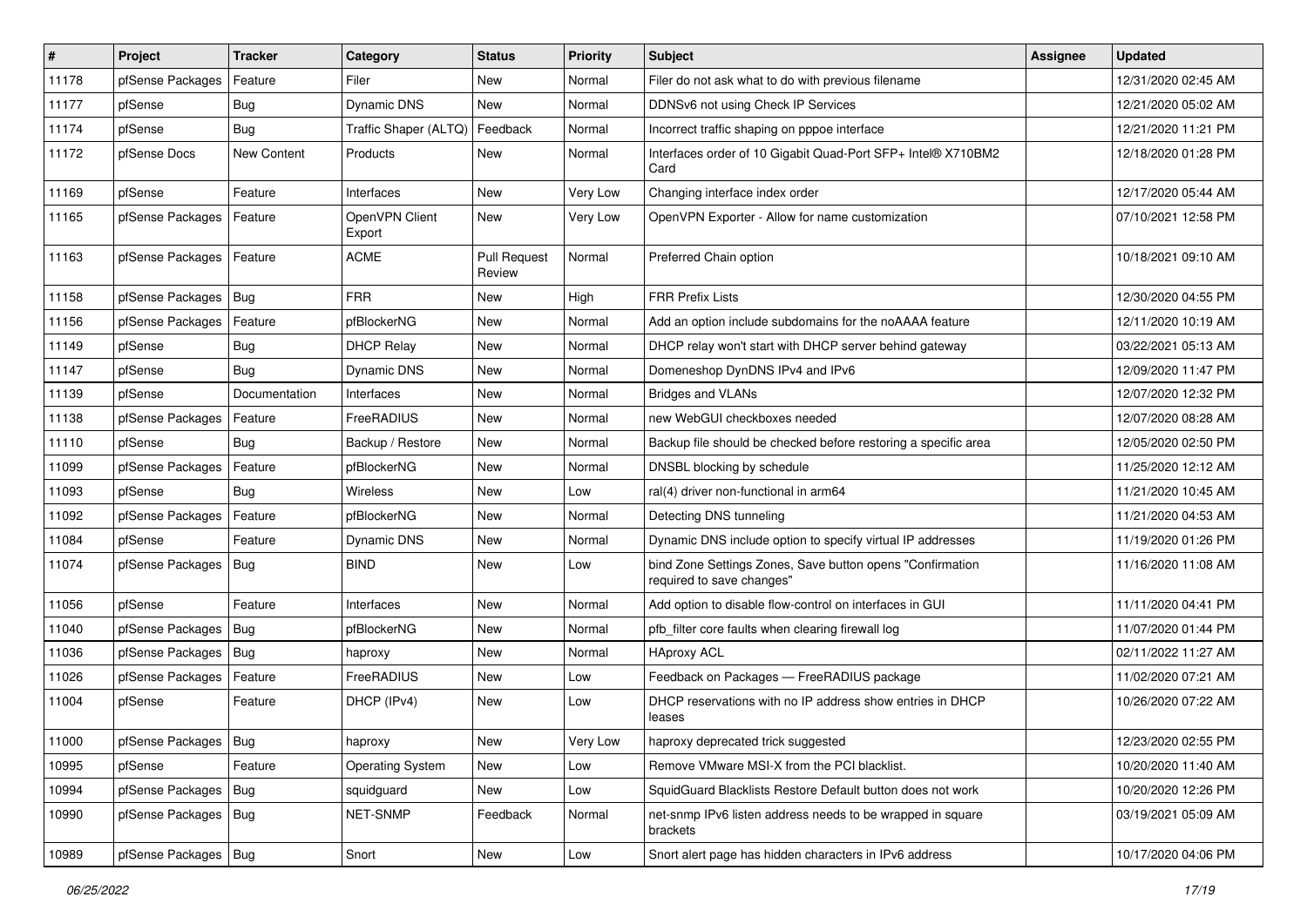| #     | Project                    | <b>Tracker</b> | Category                 | <b>Status</b> | <b>Priority</b> | Subject                                                                                                                             | Assignee | <b>Updated</b>      |
|-------|----------------------------|----------------|--------------------------|---------------|-----------------|-------------------------------------------------------------------------------------------------------------------------------------|----------|---------------------|
| 10980 | pfSense                    | Bug            | <b>Operating System</b>  | New           | Normal          | rc.local is executed at login by rc.initial, and not at boot time.                                                                  |          | 10/19/2020 09:39 AM |
| 10962 | pfSense                    | Feature        | <b>Dynamic DNS</b>       | <b>New</b>    | Normal          | Add Cpanel support for Dynamic DNS Clients                                                                                          |          | 12/28/2020 01:56 PM |
| 10959 | pfSense                    | <b>Bug</b>     | <b>Traffic Graphs</b>    | Feedback      | Low             | Traffic graph stopped on interface used via netmap                                                                                  |          | 02/22/2021 02:57 AM |
| 10952 | pfSense                    | Bug            | Rules / NAT              | New           | Low             | Inconsistency in Subnet Defaults Between Firewall Rules and<br>Interface Address Assignments                                        |          | 10/09/2020 12:50 PM |
| 10936 | pfSense Packages           | Bug            | haproxy                  | Feedback      | Normal          | both haproxy/haproxy-devel non-existent option lb-agent-chk                                                                         |          | 04/21/2022 12:40 PM |
| 10935 | pfSense Packages   Bug     |                | <b>FRR</b>               | New           | Normal          | FRR 0.6.7-6 - BGPD service recycled IPv6 without Route Map                                                                          |          | 12/30/2020 05:00 PM |
| 10918 | pfSense                    | Feature        | Aliases / Tables         | <b>New</b>    | Low             | IP Aliases de-duplication                                                                                                           |          | 12/13/2020 11:37 PM |
| 10909 | pfSense Packages           | Feature        | <b>PIMD</b>              | New           | Normal          | #define MAXVIFS 32 to 64                                                                                                            |          | 04/21/2022 12:39 PM |
| 10900 | pfSense Packages   Bug     |                | Backup                   | Feedback      | Normal          | /packages/backup/backup.php?a=download&t=backup HTTP<br>504, or Sends PHP Error Message as ASCII/Text file Named<br>pfsense.bak.tgz |          | 04/05/2022 01:51 AM |
| 10890 | pfSense                    | Feature        | Interfaces               | <b>New</b>    | Normal          | Allow multiple assigned interfaces to track status of a single switch<br>port                                                       |          | 09/14/2020 07:20 AM |
| 10865 | pfSense Packages           | Feature        | squidguard               | <b>New</b>    | Normal          | squidGuard lacks options to send traffic action logs to syslog server                                                               |          | 09/05/2020 01:21 AM |
| 10845 | pfSense Packages           | Bug            | apcupsd                  | <b>New</b>    | Normal          | apcupsd doesn't stop when not enabled                                                                                               |          | 08/24/2020 10:16 AM |
| 10843 | pfSense                    | Feature        | Authentication           | New           | Normal          | Allow user manager settings to specify multiple authentication<br>servers                                                           |          | 01/13/2022 07:22 AM |
| 10841 | pfSense Packages           | Feature        | pfBlockerNG              | <b>New</b>    | Normal          | Allow per Source/VLAN/Network individual black&whitelists                                                                           |          | 10/18/2020 07:42 AM |
| 10839 | pfSense                    | Feature        | Traffic Shaper (ALTQ)    | New           | Normal          | Add popular messengers to the Traffic Shaper Wizard                                                                                 |          | 08/18/2020 10:07 AM |
| 10833 | pfSense                    | <b>Bug</b>     | Configuration<br>Backend | New           | Normal          | unbound exits on configuration error when link status flaps on LAN<br>interface                                                     |          | 08/13/2020 11:53 PM |
| 10831 | pfSense Packages           | Feature        | New Package<br>Request   | New           | Very Low        | Integration of nntp-proxy into pfsense                                                                                              |          | 08/13/2020 09:09 AM |
| 10822 | pfSense                    | Bug            | DHCP (IPv6)              | <b>New</b>    | Normal          | Deprecated IPv6 prefix won't be announced as deprecated to<br>clients                                                               |          | 08/10/2020 09:23 AM |
| 10818 | pfSense Packages           | Feature        | New Package<br>Request   | <b>New</b>    | Normal          | <b>UDP Broadcast Relay</b>                                                                                                          |          | 05/31/2022 02:13 AM |
| 10805 | pfSense                    | Feature        | Hardware / Drivers       | <b>New</b>    | Normal          | Intel QAT (QuickAssist) encryption support for PfSense                                                                              |          | 07/31/2020 03:13 PM |
| 10802 | pfSense                    | Feature        | DHCP (IPv4)              | New           | Very Low        | Seperator for DHCP Static Mapped leases                                                                                             |          | 07/31/2020 10:30 AM |
| 10796 | pfSense Packages   Feature |                | Cellular                 | Feedback      | Normal          | Huawei ME909u-521 support                                                                                                           |          | 04/21/2022 12:40 PM |
| 10791 | pfSense Packages   Bug     |                | PIMD                     | New           | Normal          | Valid (vlan)interfaces do not get vif reporting "Invalid phyint<br>address"                                                         |          | 10/06/2020 09:20 AM |
| 10783 | pfSense Packages   Bug     |                | ntop                     | New           | Normal          | NtopNG is very unstable on arm64                                                                                                    |          | 07/22/2020 09:07 AM |
| 10765 | pfSense                    | <b>Bug</b>     | Authentication           | New           | Normal          | Ampersands in Idap extended query are escaped twice                                                                                 |          | 09/02/2020 07:55 AM |
| 10760 | pfSense Packages   Bug     |                | <b>BIND</b>              | New           | High            | pfSense BIND 9.14.12 server terminates due to assertion failure                                                                     |          | 07/11/2020 04:53 PM |